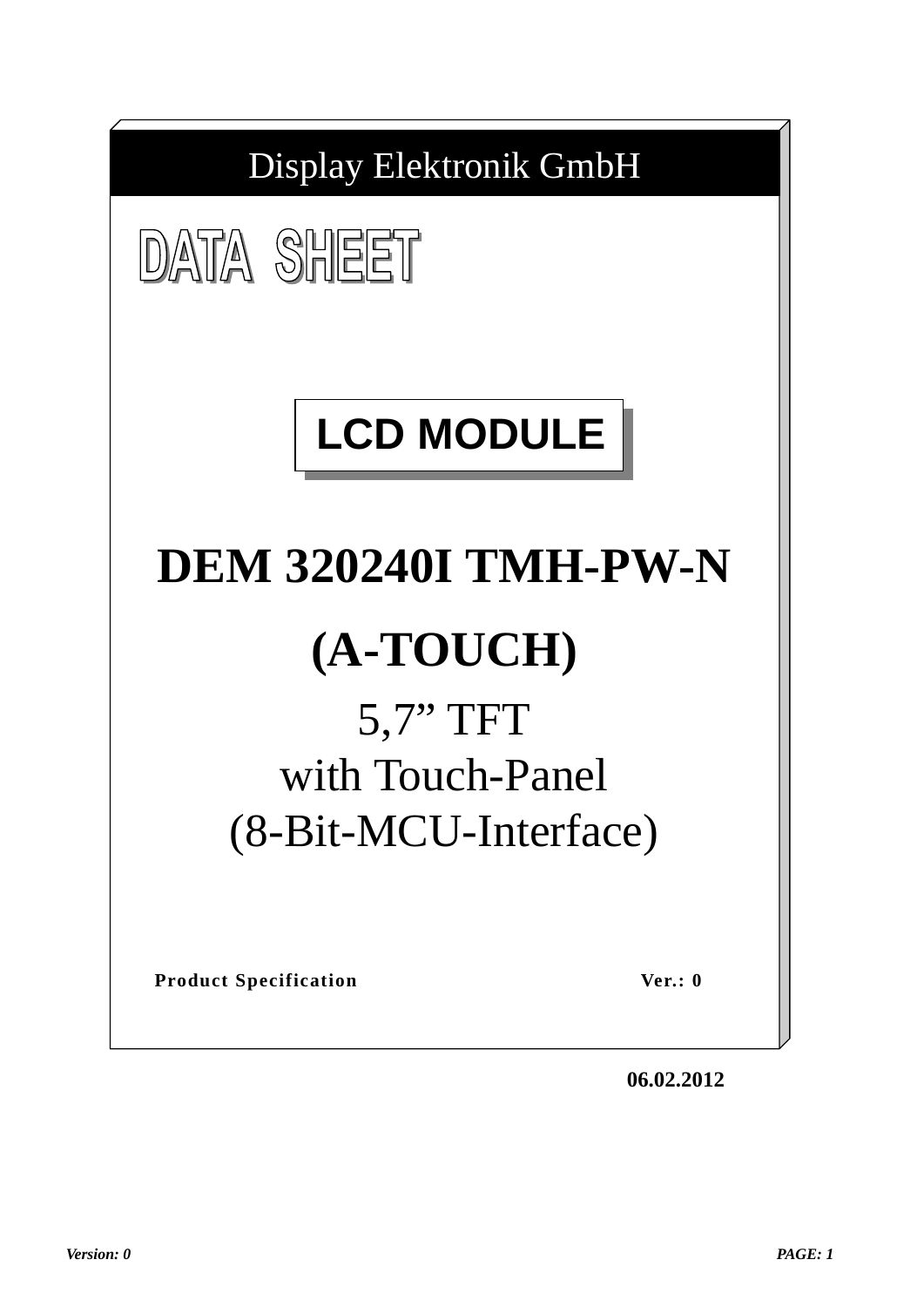#### Revise Records

| Rev.     | Date       | <b>Contents</b>     | Written | Approved |
|----------|------------|---------------------|---------|----------|
| $\bf{0}$ | 06.02.2012 | First Specification | KC      | MH       |
|          |            |                     |         |          |
|          |            |                     |         |          |
|          |            |                     |         |          |
|          |            |                     |         |          |
|          |            |                     |         |          |
|          |            |                     |         |          |
|          |            |                     |         |          |
|          |            |                     |         |          |
|          |            |                     |         |          |
|          |            |                     |         |          |

# Special Notes

| Note1. |  |
|--------|--|
| Note2. |  |
| Note3. |  |
| Note4. |  |
| Note5. |  |
|        |  |
|        |  |
|        |  |
|        |  |
|        |  |
|        |  |
|        |  |
|        |  |
|        |  |
|        |  |
|        |  |
|        |  |
|        |  |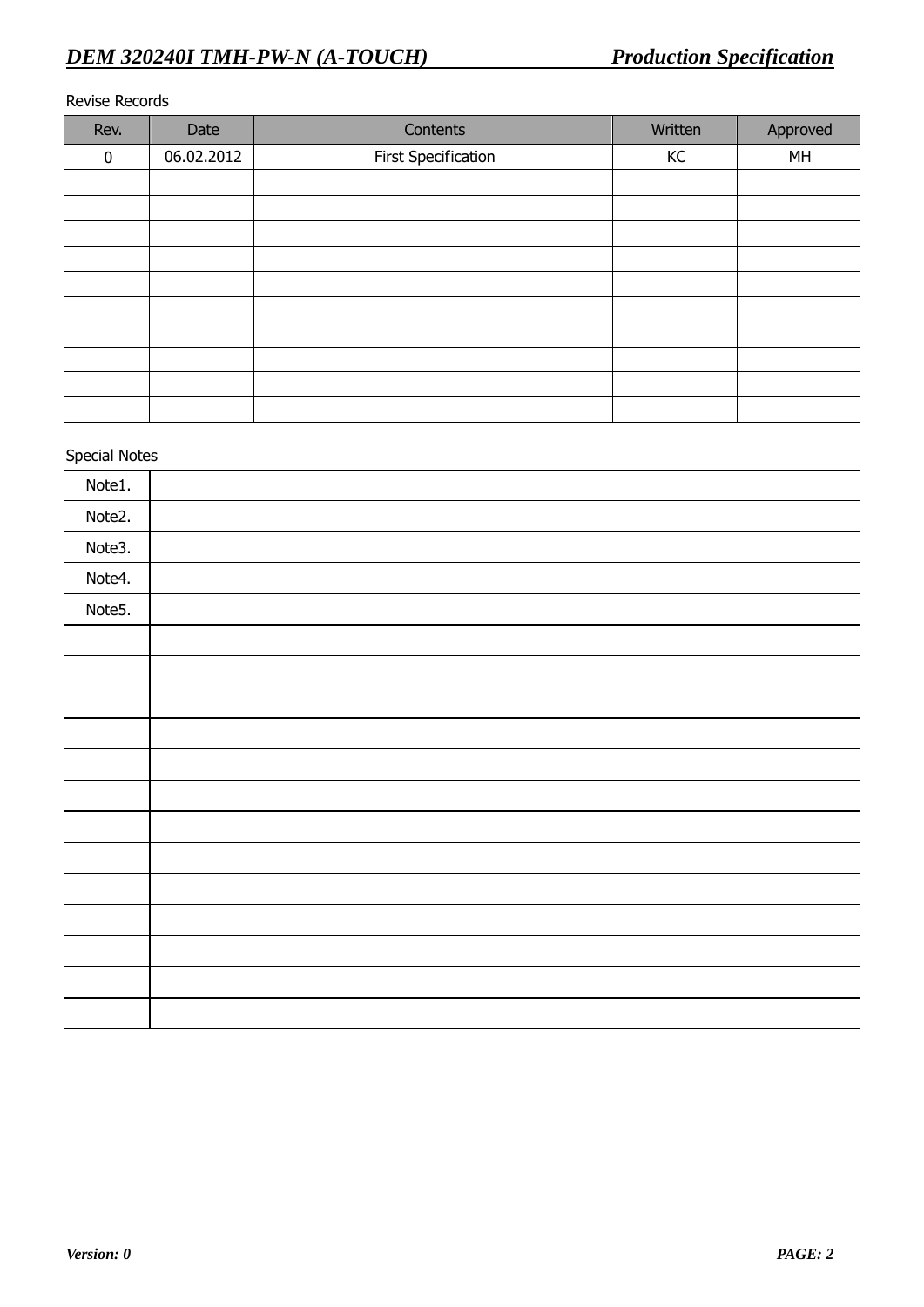# Contents

| 1.1 |                                               |  |
|-----|-----------------------------------------------|--|
| 1.2 |                                               |  |
|     |                                               |  |
|     |                                               |  |
| 3.1 |                                               |  |
| 3.2 |                                               |  |
|     |                                               |  |
|     |                                               |  |
|     |                                               |  |
| 4.1 |                                               |  |
|     |                                               |  |
|     |                                               |  |
|     |                                               |  |
|     |                                               |  |
| 5.4 |                                               |  |
|     |                                               |  |
|     |                                               |  |
|     |                                               |  |
|     |                                               |  |
| 8.  |                                               |  |
| 9.  |                                               |  |
| 9.1 |                                               |  |
|     | 3.3<br>3.4<br>5.1<br>5.2<br>5.3<br>6.1<br>6.2 |  |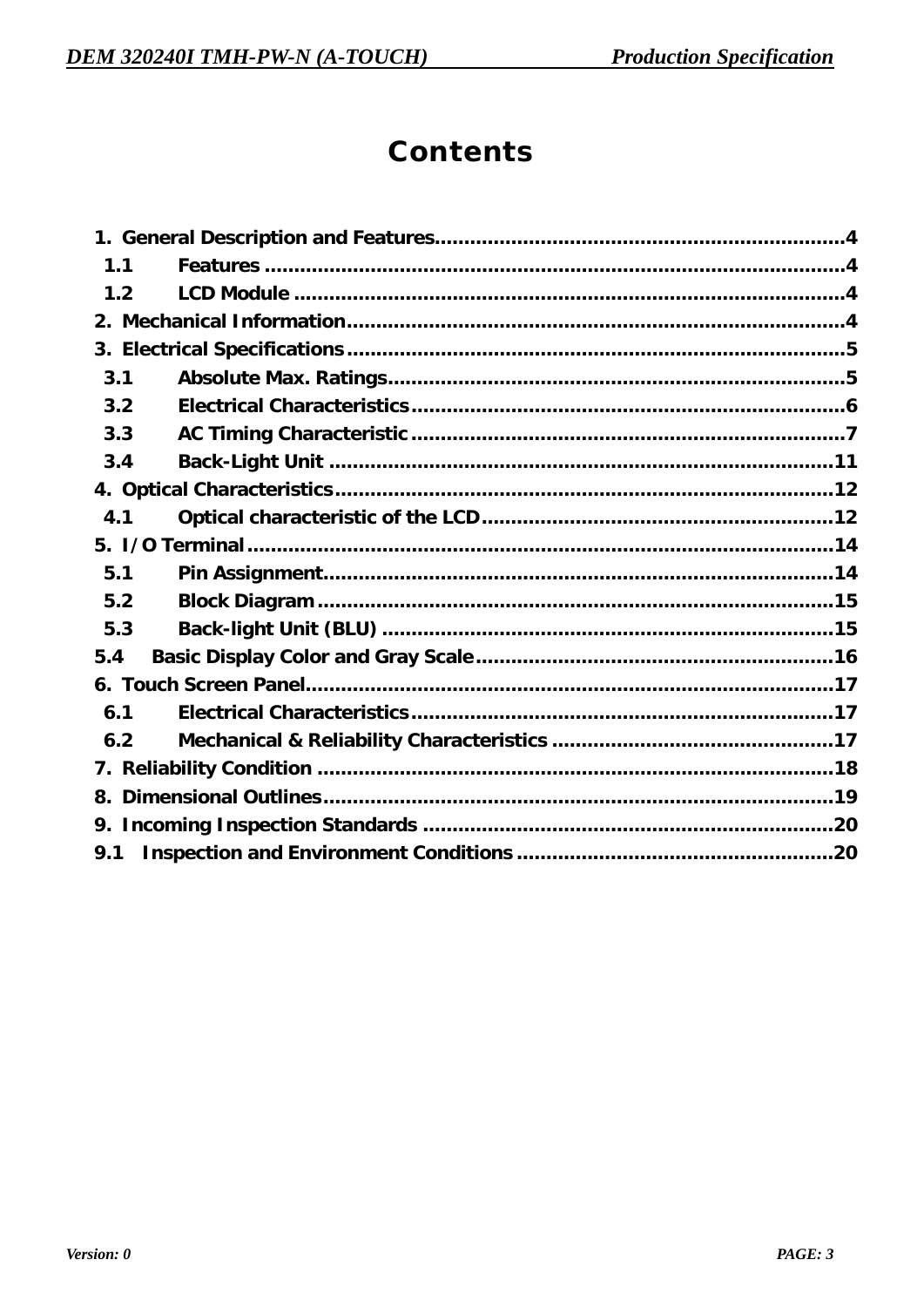#### **1. General Description and Features**

DEM 320240I TMH-PW-N (A-TOUCH) is a transmissive type color active matrix TFT (Thin Film Transistor) liquid crystal display (LCD) that uses amorphous silicon TFT as a switching device. This model is composed of a TFT-LCD module, a driver circuit and a back-light unit. Graphics and texts can be displayed on a QVGA 320 (W) x 3 x 240 (H) dots with 16.7M colors by supplying 24 bits data signal (8bits/each color). The following table described the features of DEM 320240I TMH-PW-N (A-TOUCH).

#### **1.1 Features**

- Transmissive and back-light with 21th LEDs are available.
- TN (Twisted Nematic) mode.
- 8 Bits 8080 system interface
- RoHS Compliance
- 4-Wire-Resistive Touch-Panel

## **1.2 LCD Module**

| Item                      | Specification                                | Unit     |
|---------------------------|----------------------------------------------|----------|
| Screen Size               | 5.7 inches                                   | Diagonal |
| <b>Display Resolution</b> | 320 (H) x 240 (V)                            | Pixel    |
| <b>Active Area</b>        | 115.20 (H) x 86.40 (V)                       | mm       |
| Display Mode              | Normally white mode/ Transmissive/ Wide view |          |
| Pixel Arrangement         | R, G, B Vertical Tripe                       |          |
| Pixel size                | 120 x 360                                    | um       |
| <b>TFT Control IC</b>     | SSD1963                                      |          |
| <b>Viewing Direction</b>  | 12 o'clock                                   |          |
| Input Interface           | 8 Bits i80 system interface                  |          |

#### **2. Mechanical Information**

| Item        |                | Min.  | Typ.   | Max.  | Unit  | <b>Note</b> |
|-------------|----------------|-------|--------|-------|-------|-------------|
| Module Size | Horizontal (H) | $- -$ | 144.00 | $- -$ | mm    | (1,2,3)     |
|             | Vertical (V)   | $-$   | 104.60 | $- -$ | mm    | (2)         |
|             | Thickness (T)  | $-$   | 14.5   | $- -$ | mm    | (1,3)       |
| Weight      | $- -$          | 174   | $- -$  | g     | $- -$ |             |

Note (1) Not include FPC. Refer to the Outline Dimension Drawing as attached.

(2) Back-light unit is included.

(3) Excluding backlight cables.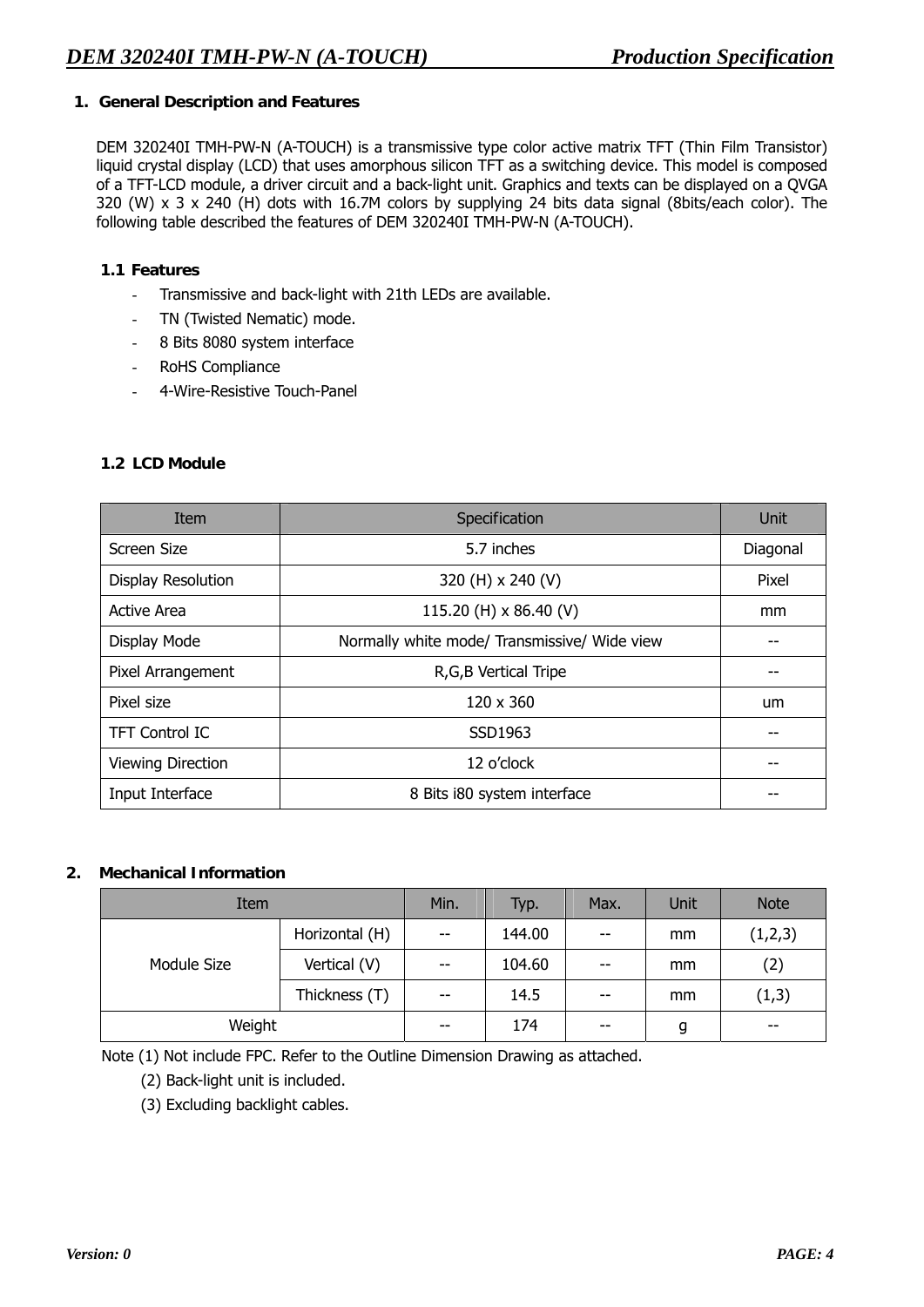#### **3. Electrical Specifications**

#### **3.1 Absolute Max. Ratings**

#### **3.1.1 Absolute Ratings of Environment**

If the operating condition exceeds the following absolute maximum ratings, the TFT LCD module may be damaged permanently.

| Item                  | Symbol     | Min.  | Max. | Unit         | <b>Note</b> |
|-----------------------|------------|-------|------|--------------|-------------|
| Storage temperature   | <b>STG</b> | -30   | 80   | $\sim$<br>๛  | ÷           |
| Operating temperature | <b>OPR</b> | $-20$ | / U  | $\circ$<br>֊ | (1,2,3)     |

Note (1) 95 % RH Max. (40 °C  $\geq$  Ta ). Maximum wet-bulb temperature at 39 °C or less. (Ta > 40 °C) No condensation.



- Note (2) In case of below 0°, the response time of liquid crystal (LC) becomes slower and the color of panel becomes darker than normal one. Level of retardation depends on temperature, because of LC's character
- Note (3) Only operation is guarantied at operating temperature. Contrast, response time, another display quality are evaluated at +25°C.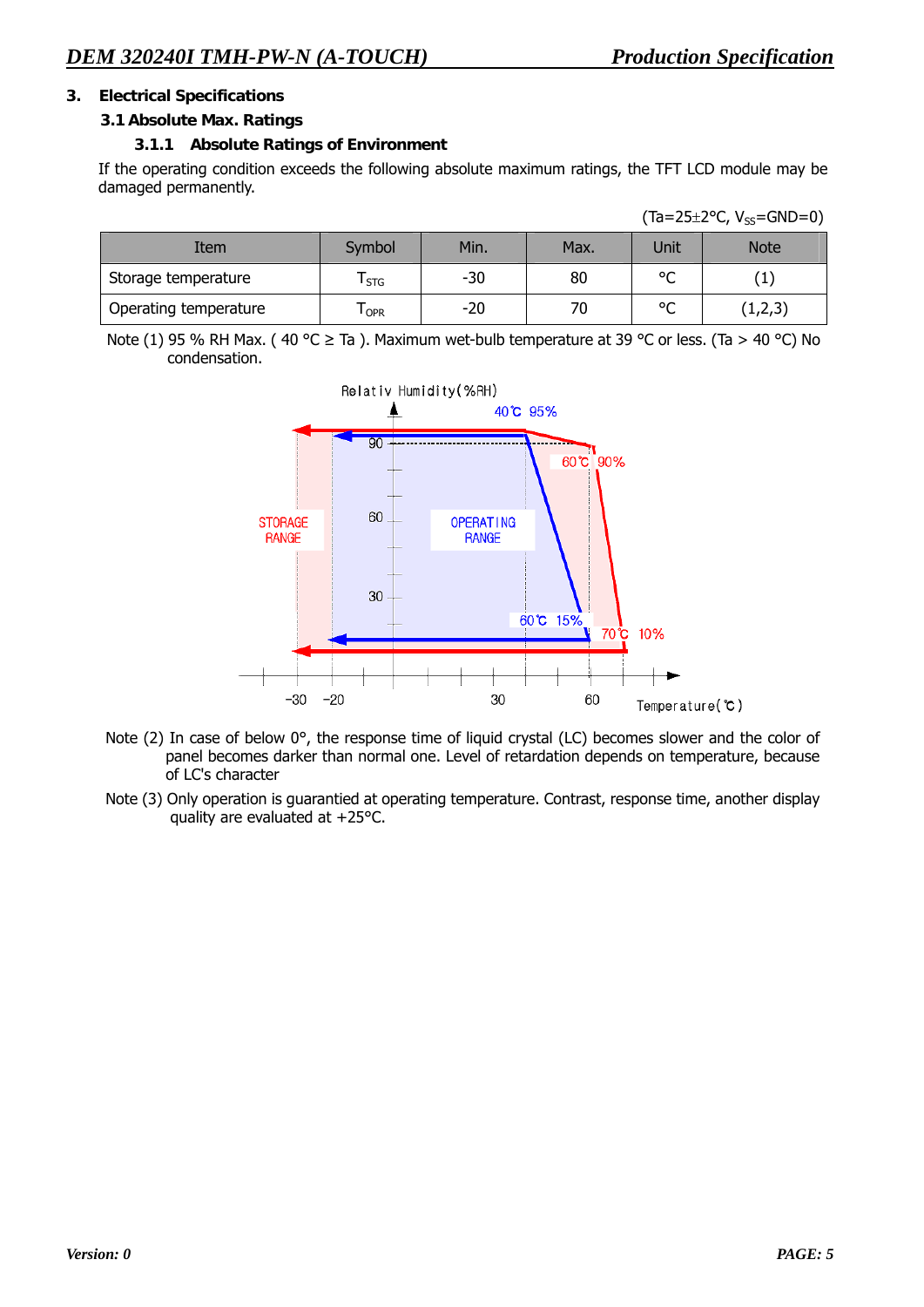## **3.1.2 Electrical Absolute Maximum Ratings**

 $(V_{SS}=GND=0)$ 

| Parameter            | Svmbol          | Min.                             | Max.      | Unit | Remark |
|----------------------|-----------------|----------------------------------|-----------|------|--------|
| Power supply voltage | v <sub>cc</sub> | $\overline{\phantom{a}}$<br>-0.∍ | гΛ<br>J.U |      |        |

## **3.2 Electrical Characteristics**

**3.2.1 DC Electrical Characteristics of the TFT LCD** 

 $(Ta=25\pm2\degree C, V_{SS}=GND=0)$ 

| Item                       |         | Symbol | Min.   | Typ. | Max.       | Unit | Remark |
|----------------------------|---------|--------|--------|------|------------|------|--------|
| Power supply               |         | VCC    | 3.0    | 3.3  | 3.6        |      | Note 1 |
| Input Voltage for<br>logic | H Level | VIH    | 0.7VCC | -    | <b>VCC</b> |      |        |
|                            | L Level | VIL    |        |      | 0.3VCC     |      |        |
| Power Supply current       |         | ICC    |        | TBD  |            | mA   | Note 2 |

## Note1: Vcc-dip conditions

 Vcc-dip conditions should also follow the Vcc-turn-on conditions  $Td \leq 10$ ms



Note2: fv =60Hz , Ta=25°C , Display pattern : 64 Gray pattern

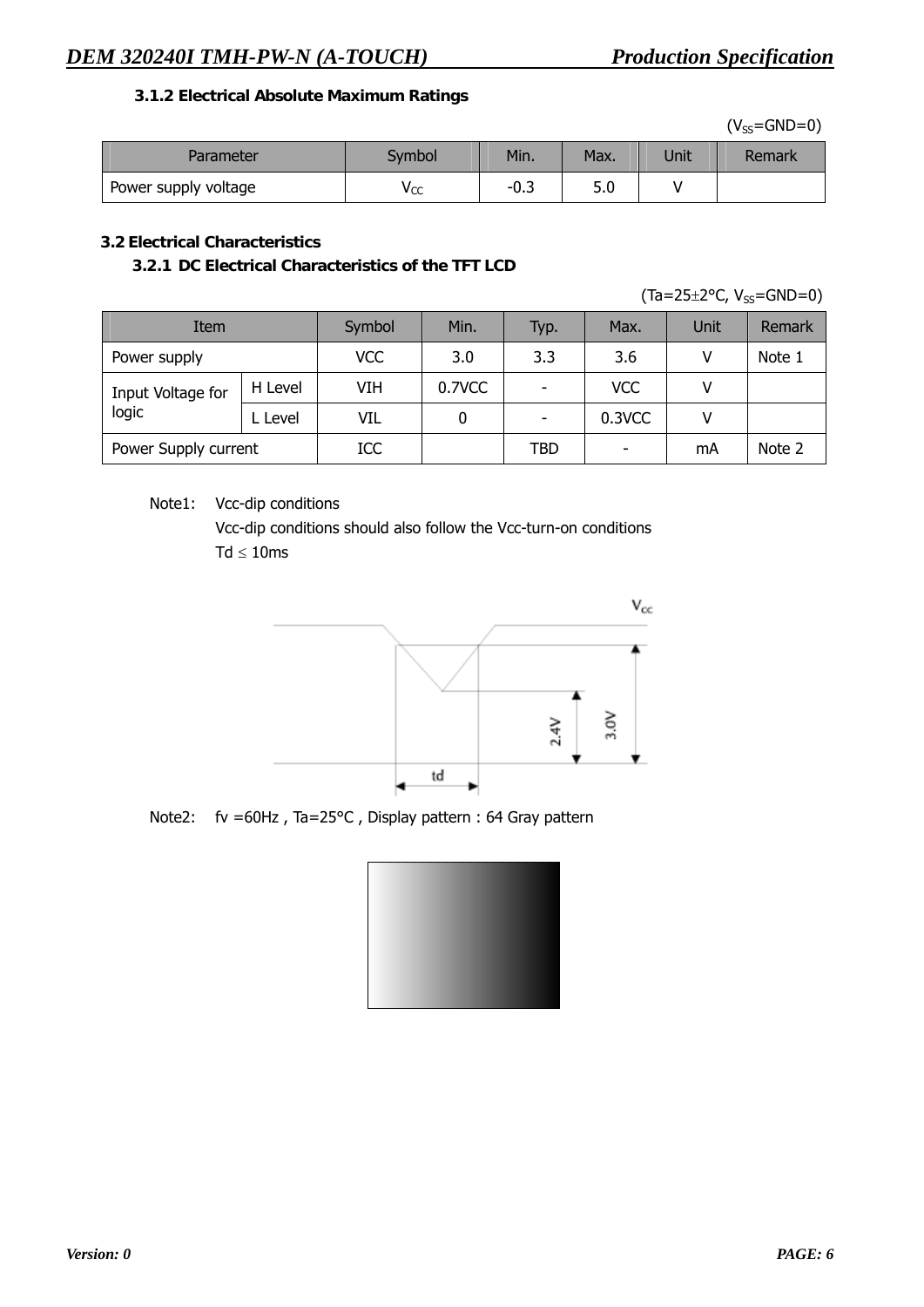## **3.3 AC Timing Characteristic**

# **3.3.1 Timing Condition**

| Signal      | Parameter                                             |                                                     | Symbol      | Min.           | Typ.                     | Max.                     | Unit.       | Remark |
|-------------|-------------------------------------------------------|-----------------------------------------------------|-------------|----------------|--------------------------|--------------------------|-------------|--------|
| <b>DCLK</b> | DCLK period                                           |                                                     | <b>TOSC</b> |                | 156                      |                          | ns          |        |
|             | Frequency                                             |                                                     | <b>FOSC</b> | $\overline{a}$ | 6.4                      |                          | <b>MHz</b>  |        |
| <b>RGB</b>  | Data setup time                                       |                                                     | <b>TSU</b>  | 12             | $\overline{\phantom{0}}$ | $\overline{\phantom{a}}$ | ns          |        |
| <b>DATA</b> | Data hold time                                        |                                                     | <b>THD</b>  | 12             |                          |                          | <b>ns</b>   |        |
|             | Hsync period                                          |                                                     | <b>TH</b>   | $\blacksquare$ | 408                      | $\overline{\phantom{a}}$ | <b>TOSC</b> |        |
|             | Hsync pulse width                                     |                                                     | <b>THS</b>  | 5              | 30                       |                          | <b>TOSC</b> |        |
| Hsync       | <b>Back-Porch</b>                                     |                                                     | <b>THB</b>  |                | 38                       |                          | <b>TOSC</b> |        |
|             | Front-Porch                                           |                                                     | <b>THF</b>  |                | 20                       |                          | <b>TOSC</b> |        |
|             | Hsync rising time(Setup)                              |                                                     | <b>TCr</b>  | 12             |                          |                          | ns          |        |
|             | Hsync falling time(Hold)                              |                                                     | <b>TCf</b>  | 12             | $\overline{a}$           |                          | ns          |        |
|             | Vsync period                                          | <b>NTSC</b>                                         |             |                | 262                      | $\overline{\phantom{a}}$ | <b>TH</b>   |        |
|             |                                                       | PAL                                                 |             |                | 312                      | $\blacksquare$           | <b>TH</b>   |        |
|             | Vsync pulse width                                     |                                                     | <b>TVS</b>  | $\mathbf{1}$   | 3                        | 5                        | <b>TH</b>   |        |
|             | Back-Porch                                            | <b>NTSC</b>                                         | <b>TVB</b>  |                | 15                       |                          | <b>TH</b>   |        |
|             |                                                       | PAL                                                 |             |                | 23                       |                          | <b>TH</b>   |        |
|             | Display Period                                        |                                                     | <b>TVD</b>  |                | 240                      |                          | <b>TH</b>   |        |
| Vsync       | Front Porch                                           | <b>NTSC</b>                                         | <b>TVF</b>  |                | 5                        |                          | <b>TH</b>   |        |
|             |                                                       | PAL                                                 |             |                | 46                       |                          | <b>TH</b>   |        |
|             | Vsync rising time(Setup)                              |                                                     | TVr         | 12             |                          |                          | ns          |        |
|             | Vsync falling time(Hold)                              |                                                     | TVf         | 12             | $\overline{a}$           |                          | ns          |        |
|             |                                                       | Vsync falling to Hsync<br>rising time for odd field |             | $\mathbf{1}$   |                          |                          | <b>TOSC</b> |        |
|             | Vsync falling to Hsync<br>falling time for even field |                                                     | <b>THVE</b> | $\mathbf{1}$   |                          |                          | <b>TOSC</b> |        |
|             | Vsync-DEN time                                        | <b>NTSC</b>                                         | <b>TVSE</b> | $\blacksquare$ | 18                       | $\overline{\phantom{a}}$ | <b>TH</b>   |        |
| <b>DEN</b>  |                                                       | PAL                                                 | <b>TVSE</b> |                | 26                       |                          | <b>TH</b>   |        |
|             | Hsync-DEN time                                        |                                                     | <b>THE</b>  | 36             | 68                       | 88                       | <b>TOSC</b> |        |
|             | DEN plus width                                        |                                                     | <b>TEP</b>  |                | 320                      |                          | <b>TOSC</b> |        |

Note : If DEN is fixed to low, the SYNC mode is used. Otherwise DE mode is used. When SYNC mode is used, 1st data start from 68th CLK after H-sync falling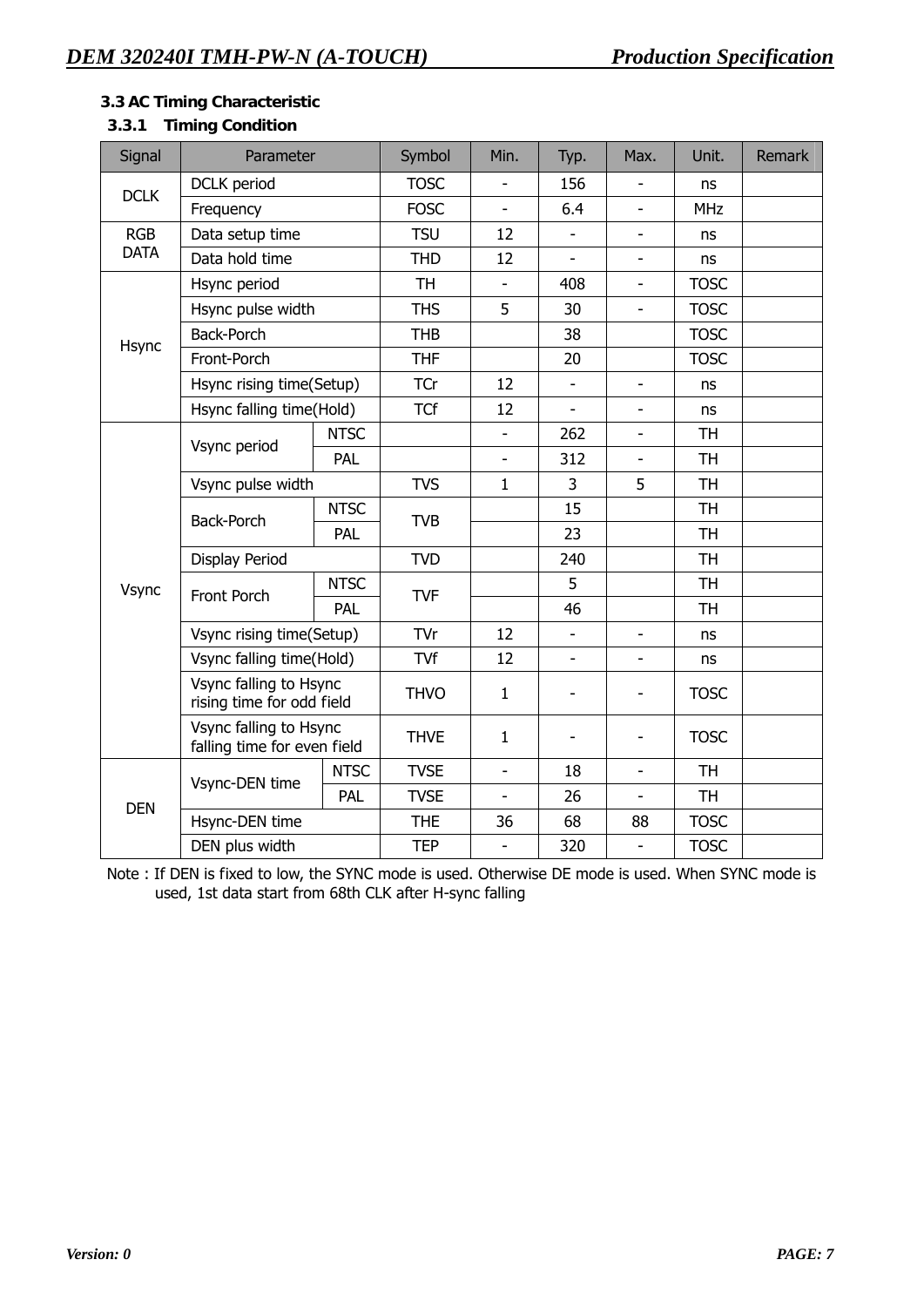#### **3.3.2 Clock and Data Waveform**



**3.3.3 Clock and Sync waveforms** 



## **3.3.4 HS and horizontal control timing waveforms**



#### **3.3.5 HS and vertical control timing waveforms**

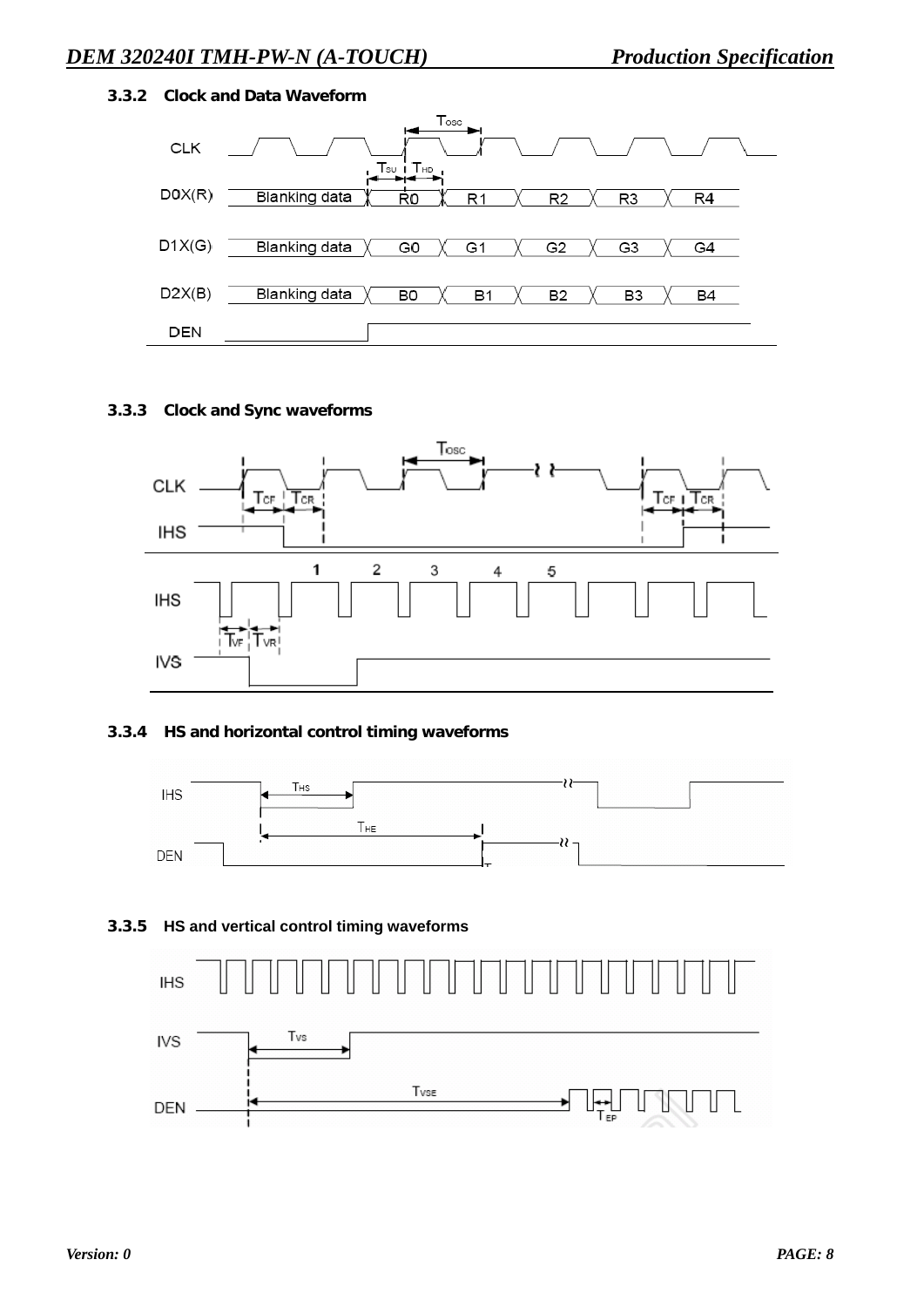| Parameter                                          | Symbol       | Min.                     | Typ.                     | Max.                     | Unit.      | <b>Remark</b> |
|----------------------------------------------------|--------------|--------------------------|--------------------------|--------------------------|------------|---------------|
| <b>System Clock Frequency</b>                      | <b>fMCLK</b> | $\mathbf{1}$             |                          | 110                      | <b>MHz</b> | <b>Note</b>   |
| System Clock Period                                | <b>tMCLK</b> | $1/$ fmcLK               |                          | $\overline{a}$           | ns         | <b>Note</b>   |
| Control Pulse High Width<br>Write                  | tpwcsl       | 13                       | $1.5*$<br><b>tMCLK</b>   |                          | ns         |               |
| Control Pulse High Width<br>Read                   | tpwcsl       | 30                       | $3.5*$<br><b>tMCLK</b>   | $\overline{\phantom{0}}$ | ns         |               |
| Control Pulse Low Width<br>Write(next write cycle) | tpwcsh       | 13                       | $1.5*$<br><b>tMCLK</b>   | $\overline{a}$           | ns         |               |
| Control Pulse Low Width<br>Write(next read cycle)  | tpwcsh       | 80                       | $9*$<br><b>tMCLK</b>     | $\overline{\phantom{0}}$ | ns         |               |
| Control Pulse Low Width<br>Read                    | tpwcsh       | 80                       | $9*$<br><b>tMCLK</b>     | ٠                        | ns         |               |
| Address Setup Time                                 | tas          | $\mathbf{1}$             |                          | $\overline{\phantom{a}}$ | ns         |               |
| Address Hold Time                                  | tah          | $\overline{2}$           |                          |                          | ns         |               |
| Write Data Setup Time                              | tdsw         | 4                        | $\overline{\phantom{0}}$ | $\overline{\phantom{a}}$ | ns         |               |
| Write Data Hold Time                               | tdhw         | $\mathbf{1}$             | ÷                        | $\overline{\phantom{0}}$ | ns         |               |
| Write Low Time                                     | tpwlw        | 12                       | $\overline{\phantom{0}}$ | ÷,                       | ns         |               |
| Read Data Hold Time                                | tdhr         | $\mathbf{1}$             | $\overline{\phantom{0}}$ | $\overline{\phantom{0}}$ | ns         |               |
| <b>Address Time</b>                                | tacc         | 32                       | $\overline{\phantom{0}}$ | $\overline{\phantom{a}}$ | ns         |               |
| Read Low Time                                      | tpelr        | 36                       | ÷.                       | $\overline{a}$           | ns         |               |
| <b>Rise Time</b>                                   | tr           | $\blacksquare$           | $\overline{\phantom{0}}$ | 0.5                      | ns         |               |
| Fall Time                                          | tf           | $\overline{\phantom{a}}$ | $\overline{\phantom{0}}$ | 0.5                      | ns         |               |
| Chip select setup time                             | tcs          | 2                        | -                        | $\overline{\phantom{0}}$ | ns         |               |
| Chip select hold time to<br>read signal            | tcsh         | 3                        |                          | $\overline{\phantom{0}}$ | ns         |               |

#### **3.3.6 8080-series Interface Timing Condition**

Note : System Clock Denotes external input clock(PLL-bypass) or internal generated clock(PLL-enabled) Reference input clock=10MHz.

About Command setting , Please refer to SSD1963.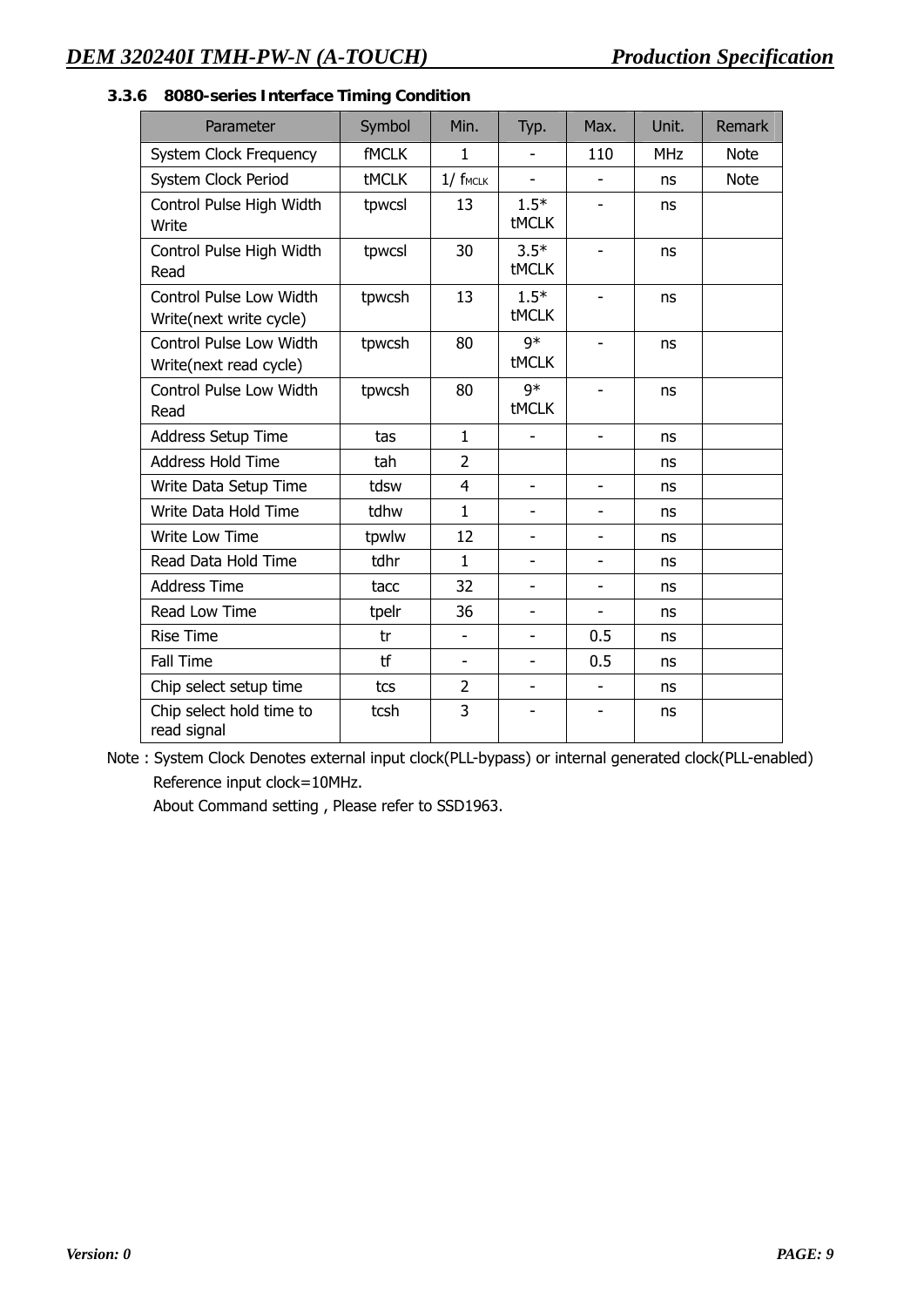## **3.3.7 Parallel 8080-series Interface Timing Diagram(Write Cycle)**



## **3.3.8 Parallel 8080-series Interface Timing Diagram(Read Cycle)**



#### **3.3.9 Mapping for writing an Pixel Data**

| Interface | Cycle D[7] D[6] D[5] D[4] D[3] D[2] D[1] D[0] |                |                |    |                |           |                |  |
|-----------|-----------------------------------------------|----------------|----------------|----|----------------|-----------|----------------|--|
|           |                                               | R <sub>6</sub> | R <sub>5</sub> | R4 | R3             | R2        | R <sub>1</sub> |  |
| 8 bits    | ond                                           |                | G5             | G4 | G3             | G2        |                |  |
|           |                                               | B6             | <b>B5</b>      | R4 | D <sub>2</sub> | <b>B2</b> |                |  |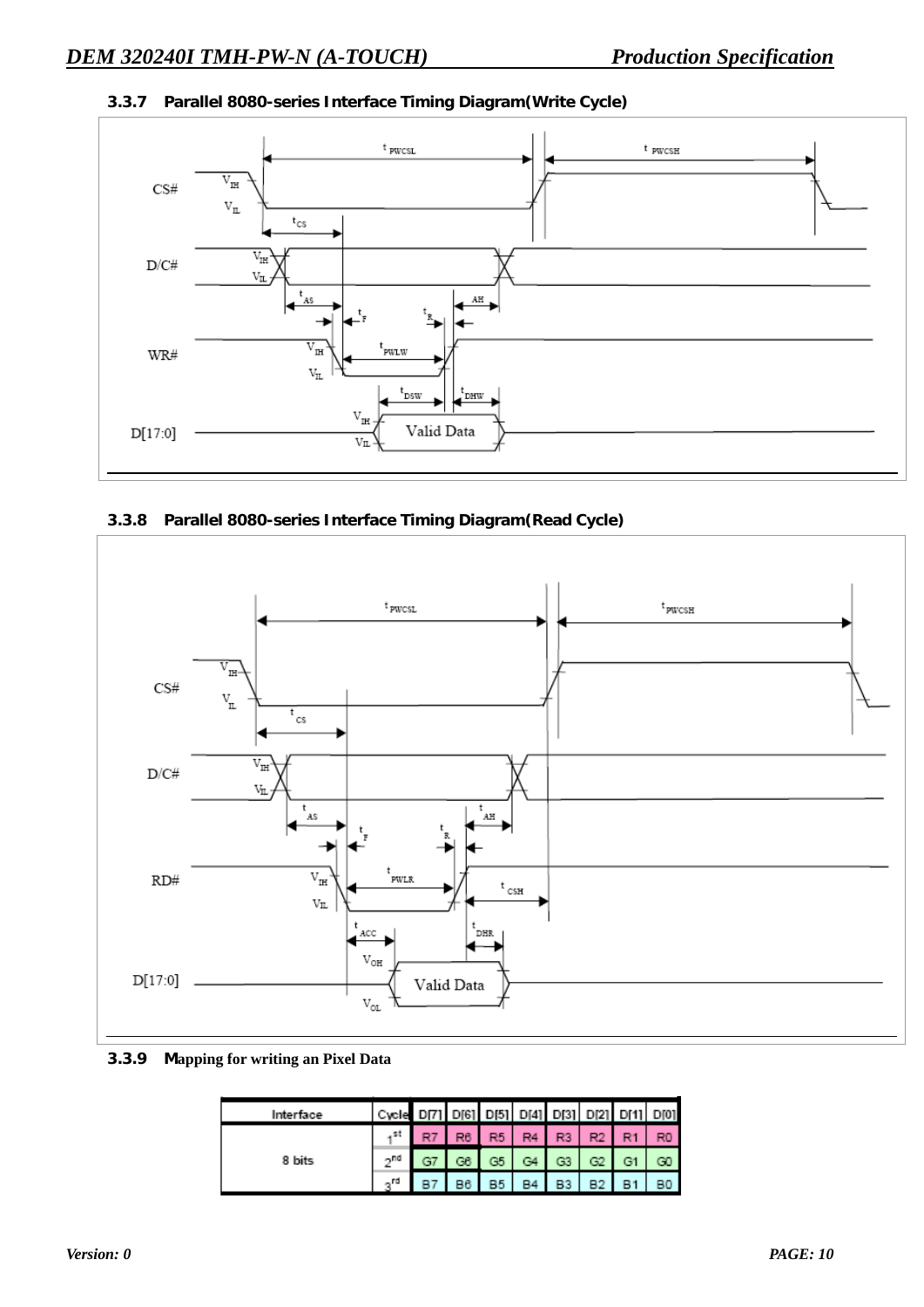## **3.4 Back-Light Unit**

The Back-light system is an edge-lighting type with 21 white LED(Light Emitting Diode)s. The characteristics of 21white LEDs are shown in the following tables.

| Characteristics                   | Symbol         | Min. | Typ.           | Max.     | Unit   | <b>Note</b> |     |
|-----------------------------------|----------------|------|----------------|----------|--------|-------------|-----|
| <b>Current of Back-light Unit</b> | $L_{\rm B}$    |      | 60             | 75       | mA     | (1)         |     |
| Voltage of Back-light Unit        |                | Vв   | $\blacksquare$ | (23.1)   | (24.5) |             |     |
| Power Consumption                 | $P_{BL}$       |      | (1386)         | (1837.5) | mW     | (2)         |     |
| LED Life Time                     | $25^{\circ}$ C |      | (40000)        |          |        | hr          | (3) |

(Ta= Room Temp)

Note (1) LEDS in 7 series x 3 parallel type.

(2) Where  $I_B = 60$ mA,  $V_B = 23.1$ ,  $P_{BL} = V_B \times I_B$ 

(3) The environmental conducted under ambient air flow ,at Ta=25±2°C,60%RH±5%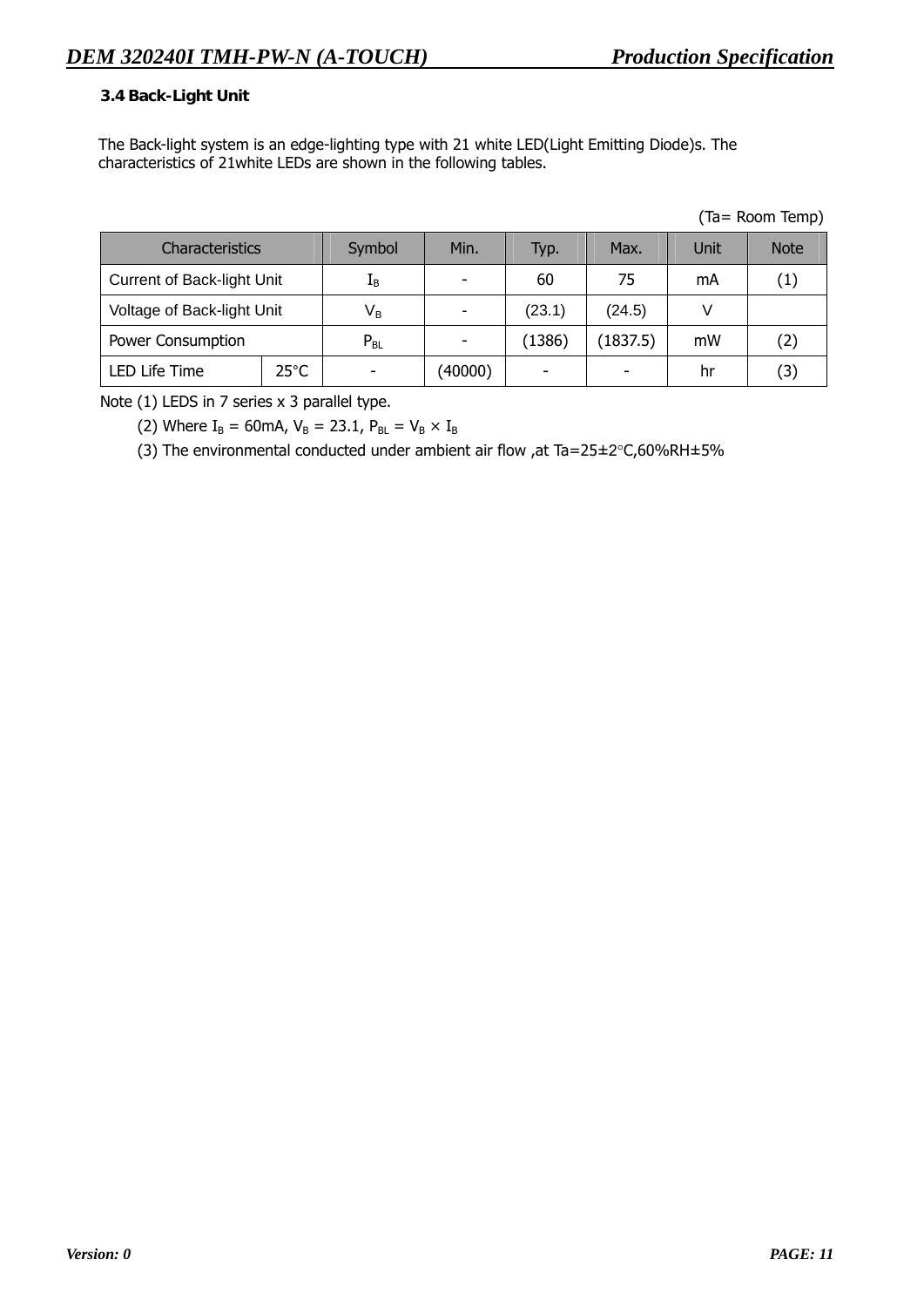## **4. Optical Characteristics**

## **4.1 Optical characteristic of the LCD**

The following items are measured under stable conditions. The optical characteristics should be measured in a dark room or equivalent state with the methods shown in Note (1). Measuring equipment: BM-5A, BM-7

| Item                       |       | Symbol                | Condition                     | Min   | <b>Type</b> | <b>Max</b> | Unit            | <b>Note</b> |
|----------------------------|-------|-----------------------|-------------------------------|-------|-------------|------------|-----------------|-------------|
| <b>Brightness</b>          |       |                       |                               | 280   | (360)       | --         | $\text{cd/m}^2$ |             |
| Response time              |       | $T_{\rm r}$           | $\theta = 0^{\circ}$          | ۰     | 15          | 20         | ms              |             |
|                            |       | $T_{\sf f}$           |                               | --    | 25          | 35         | ms              | ٠           |
| Contrast ratio             |       | <b>CR</b>             | At optimized<br>viewing angle | 300   | (450)       |            |                 |             |
| Color Gamut                |       | NTSC %                |                               | --    | 50          |            | $\%$            |             |
|                            | Red   | $R_{x}$               |                               | 0.610 | 0.640       | 0.670      |                 |             |
|                            |       | $R_{y}$               |                               | 0.314 | 0.344       | 0.374      |                 |             |
|                            | Green | $G_{x}$               |                               | 0.268 | 0.298       | 0.328      |                 |             |
| Color                      |       | $G_{y}$               | $\theta = 0^\circ$ Normal     | 0.553 | 0.583       | 0.613      |                 |             |
| Chromaticity<br>(CIE 1931) | Blue  | $B_{x}$               | Viewing Angle                 | 0.107 | 0.137       | 0.167      |                 |             |
|                            |       | $B_y$                 |                               | 0.139 | 0.159       | 0.179      |                 |             |
|                            | White | Wx                    |                               | 0.282 | 0.312       | 0.342      |                 |             |
|                            |       | Wy                    |                               | 0.309 | 0.339       | 0.369      |                 |             |
|                            | Hor.  | $\theta_{\mathsf{R}}$ |                               | 55    | 65          | --         |                 |             |
| Viewing Angle              |       | $\theta_L$            | $CR \ge 10$                   | 55    | 65          | --         | Degree          |             |
| (12H)                      | Ver.  | φн                    |                               | 40    | 65          | --         |                 |             |
|                            |       | φL                    |                               | 55    | 50          | --         |                 |             |

a. Test equipment setup

After stabilizing and leaving the panel alone shall be warmed up for the stable operation of LCM, the measurement should be executed. Measurement should be executed in a stable, windless, and dark room. Optical specifications are measured by Topcon BM-7(fast) with a viewing angle of  $2^{\circ}$  at a distance of 50cm and normal direction.

b. Definition of response time: Tr and Tf

 The response time is defined as the following figure and shall be measured by switching the input signal for "black" and "white".

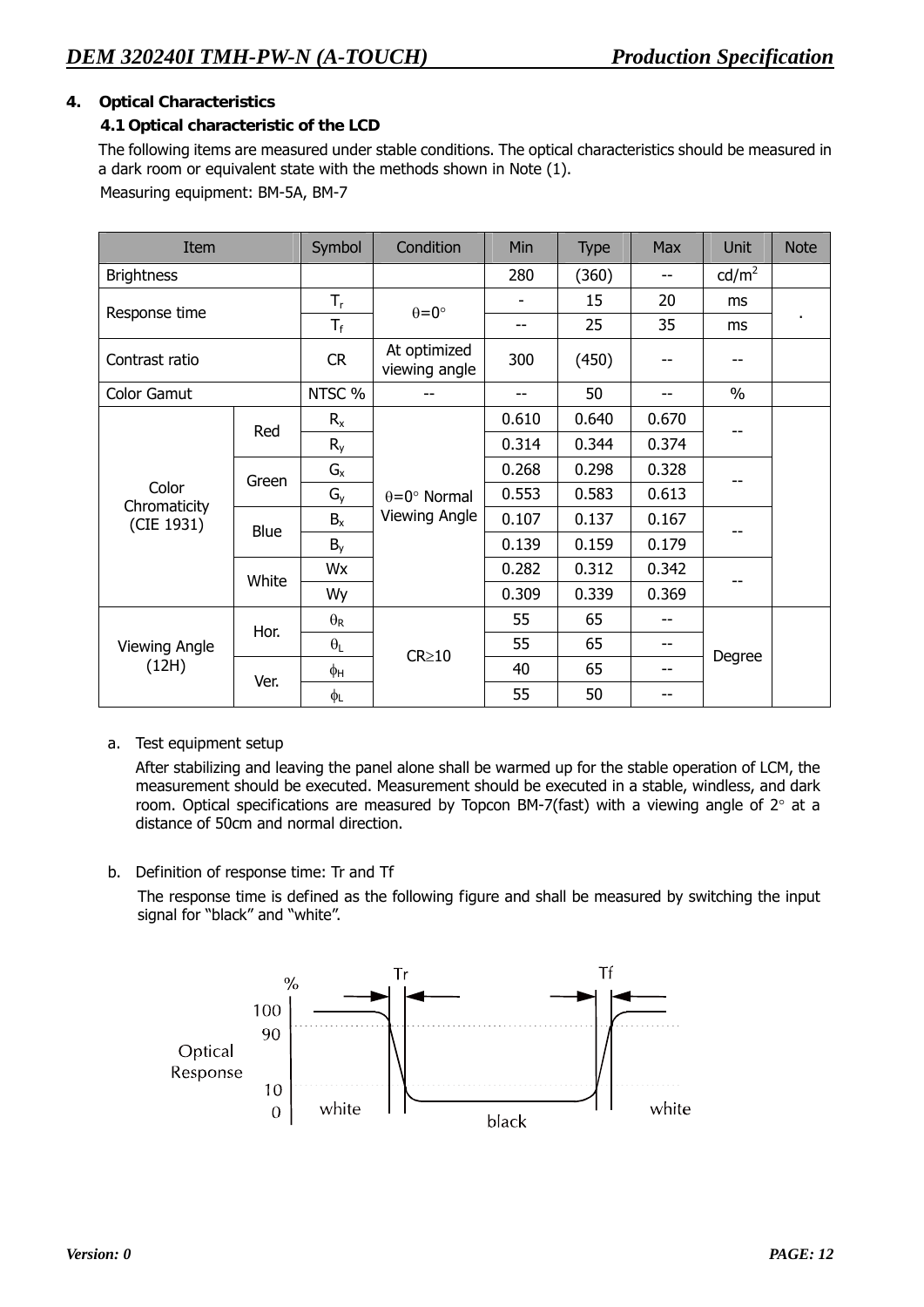c. Definition of contrast ratio:

Brightness measured when LCD is at "white state"

Contrast Ratio (CR) =

Brightness measured when LCD is at "black state"

- d. Measured at the center area of the panel when all the input terminals of LCD panel are electrically opened.
- e. View Angle



f. Definition of Luminance of White: Luminance of white at the center points

Light Source of Back-Light Unit LED Type

g. Definition of White Uniformity

Min. luminance of white among 9-points White Uniformity = Max. luminance of white among 9-points

h. The definition of Color Gamut -Color Chromaticity CIE 1931 Color coordinate of white & red, green, blue at center point. Color Gamut : NTSC(%) = ( RGB Triangle Area / NTSC Triangle Area ) x 100

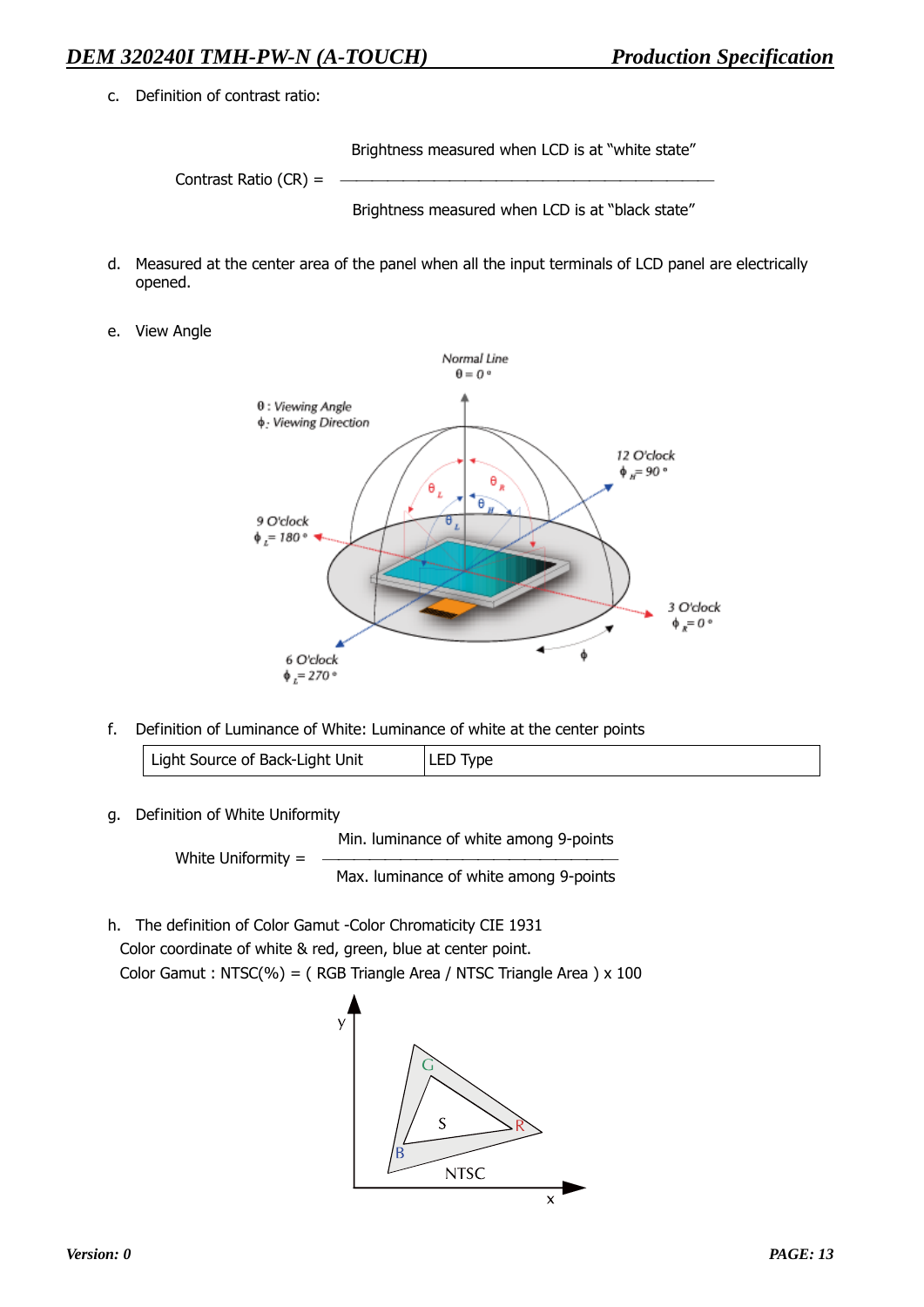# **5. I/O Terminal**

# **5.1 Pin Assignment**

| Pin No.        | Symbol         | I/O                      | <b>Function</b>                                                                 | Remark  |
|----------------|----------------|--------------------------|---------------------------------------------------------------------------------|---------|
| 1              | <b>GND</b>     | P                        | <b>GND</b>                                                                      |         |
| $\overline{2}$ | <b>VCC</b>     | P                        | Power supply                                                                    |         |
| 3              | <b>NC</b>      | $\overline{\phantom{0}}$ | Not Connection                                                                  |         |
| 4              | D/C            | I                        | Data/Command select                                                             |         |
| 5              | <b>WR</b>      | I                        | 8080 mode : write signal                                                        |         |
| 6              | <b>RD</b>      | I                        | 8080 mode : read signal                                                         |         |
| 7              | D <sub>0</sub> | I                        | Data bus                                                                        |         |
| 8              | D <sub>1</sub> | L                        | Data bus                                                                        |         |
| 9              | D <sub>2</sub> | I                        | Data bus                                                                        |         |
| 10             | D <sub>3</sub> | I                        | Data bus                                                                        |         |
| 11             | D <sub>4</sub> | I                        | Data bus                                                                        |         |
| 12             | D <sub>5</sub> | I                        | Data bus                                                                        |         |
| 13             | D <sub>6</sub> | I                        | Data bus                                                                        |         |
| 14             | D7             | I                        | Data bus                                                                        |         |
| 15             | CS             | L                        | Chip select                                                                     |         |
| 16             | <b>RES</b>     | L                        | <b>Hardware Reset</b>                                                           |         |
| 17             | <b>NC</b>      | $\overline{\phantom{0}}$ | Not Connection                                                                  |         |
| 18             | R/L            | I                        | Horizontal display mode select signal L: Normal<br>H: Left / Right reverse mode | Note5-1 |
| 19             | U/D            | I                        | Vertical display mode select signal H: Normal<br>L: Up / Down reverse mode      | Note5-1 |
| 20             | <b>NC</b>      | $\qquad \qquad -$        | Not Connection                                                                  |         |

Note5 - 1

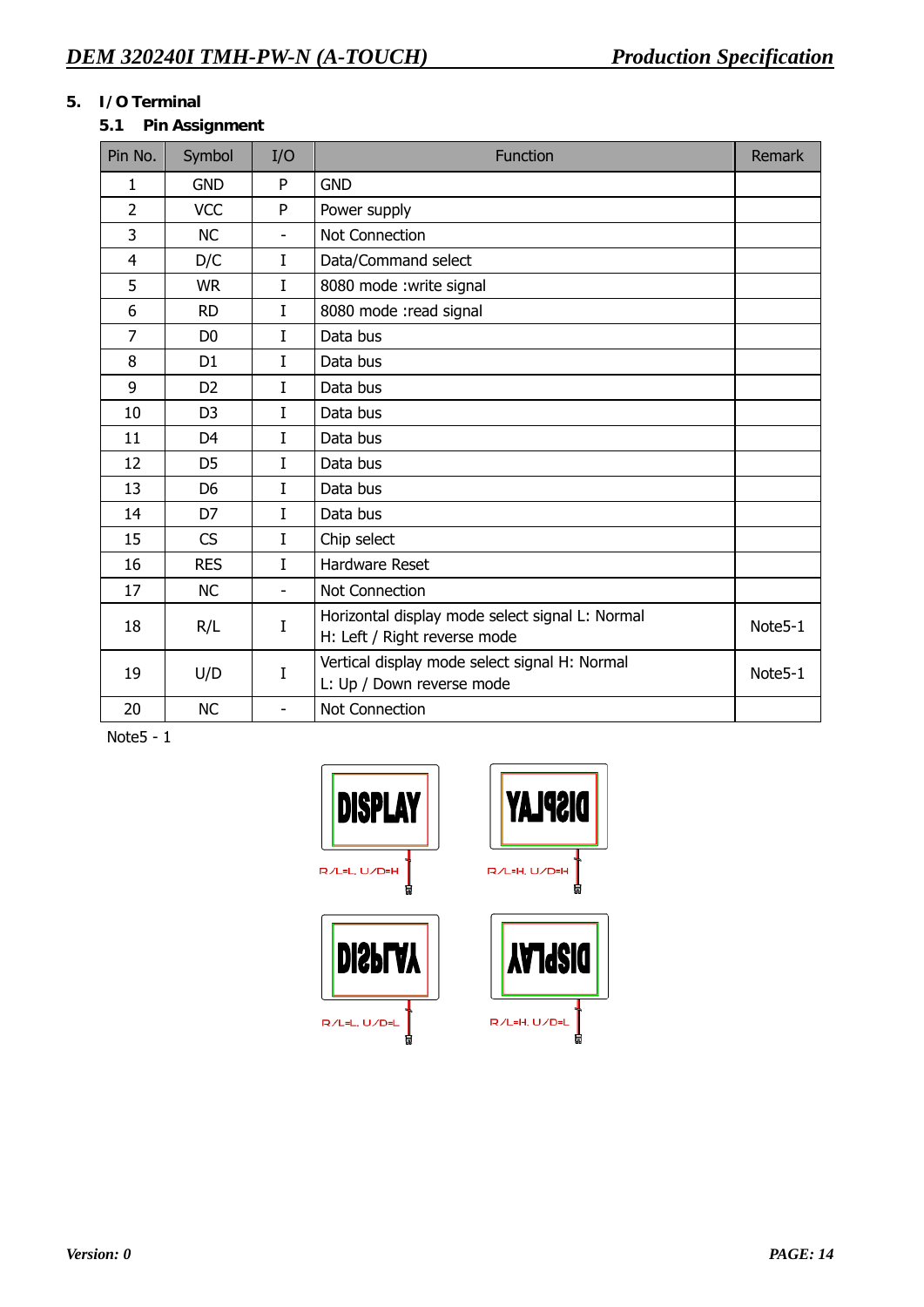## **5.2 Block Diagram**



#### **5.3 Back-light Unit (BLU)**

| Pin No. | Symbol | <b>Function</b>                | Remark       |
|---------|--------|--------------------------------|--------------|
|         | LEDA   | Power Supply for LED backlight | Red          |
|         | Ledk   | GND for LED backlight          | <b>Black</b> |

Connector: JST BHSR-02VS-1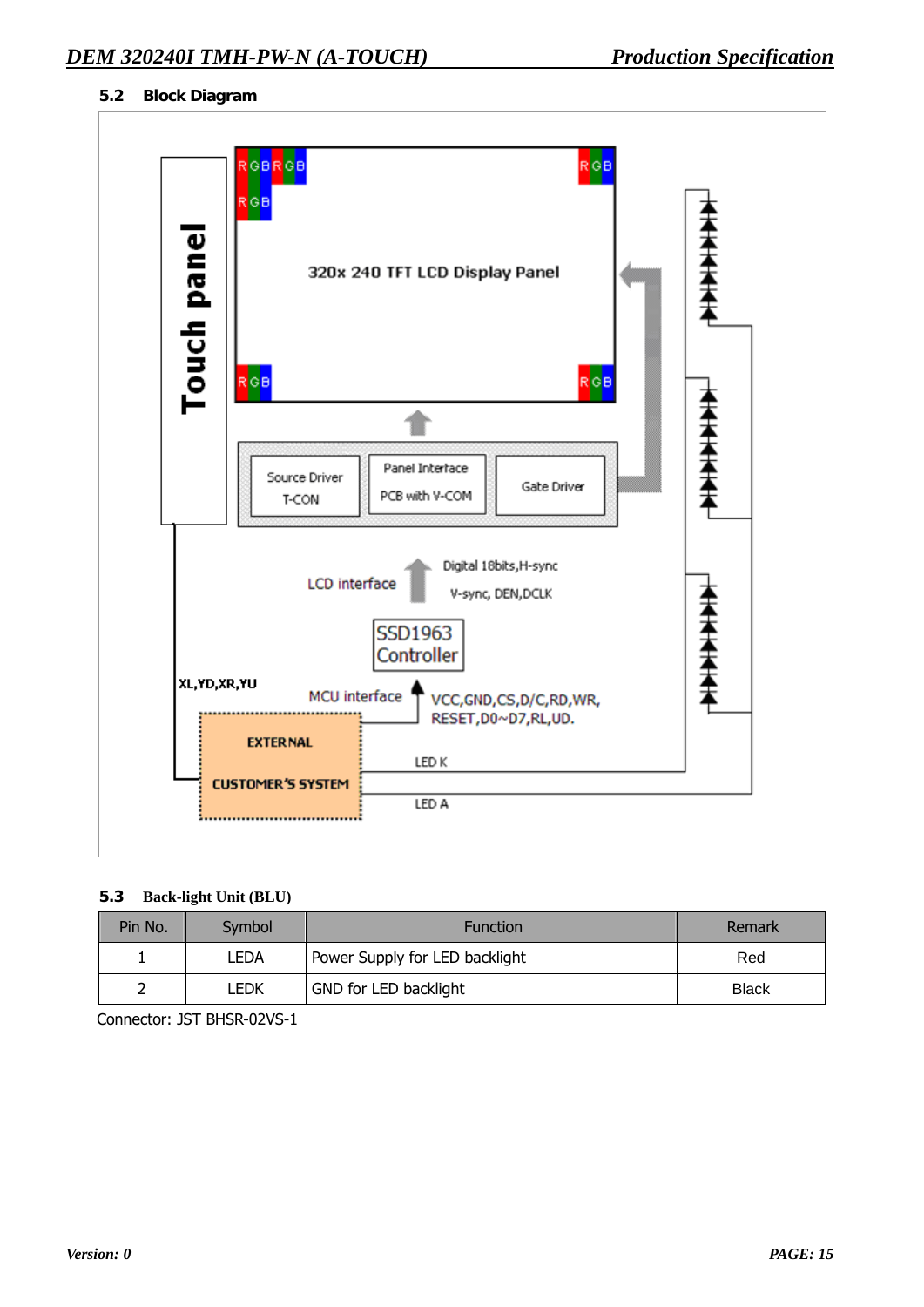## **5.4 Basic Display Color and Gray Scale**

|              | Color<br>& Gray Scale |                | Data Signal    |                |                |                |                |              |                |              |                |                |                |                |                |              |                |              |                |                  |                |                |                |              |                |
|--------------|-----------------------|----------------|----------------|----------------|----------------|----------------|----------------|--------------|----------------|--------------|----------------|----------------|----------------|----------------|----------------|--------------|----------------|--------------|----------------|------------------|----------------|----------------|----------------|--------------|----------------|
|              |                       | R <sub>7</sub> | R <sub>6</sub> | R <sub>5</sub> | R <sub>4</sub> | R <sub>3</sub> | R <sub>2</sub> | R1           | R <sub>0</sub> | G7           | G <sub>6</sub> | G <sub>5</sub> | G <sub>4</sub> | G <sub>3</sub> | G <sub>2</sub> | G1           | G <sub>0</sub> | B7           | <b>B6</b>      | <b>B5</b>        | B <sub>4</sub> | B <sub>3</sub> | B <sub>2</sub> | <b>B1</b>    | B <sub>0</sub> |
|              | <b>Black</b>          | $\mathbf{0}$   | $\bf{0}$       | $\mathbf{0}$   | $\bf{0}$       | $\mathbf 0$    | $\mathbf{0}$   | $\bf{0}$     | $\mathbf{0}$   | $\pmb{0}$    | $\mathbf 0$    | $\mathbf 0$    | $\mathbf 0$    | $\pmb{0}$      | $\mathbf 0$    | $\pmb{0}$    | $\mathbf{0}$   | $\bf{0}$     | $\pmb{0}$      | $\bf{0}$         | $\mathbf{0}$   | $\bf{0}$       | $\pmb{0}$      | $\pmb{0}$    | $\pmb{0}$      |
|              | Red(0)                | $\mathbf{1}$   | $\mathbf{1}$   | $\mathbf 1$    | $\mathbf{1}$   | $\mathbf{1}$   | $\mathbf{1}$   | $\mathbf{1}$ | $\mathbf 1$    | $\pmb{0}$    | $\pmb{0}$      | $\pmb{0}$      | $\bf{0}$       | $\pmb{0}$      | $\mathbf 0$    | $\pmb{0}$    | $\bf{0}$       | $\bf{0}$     | $\pmb{0}$      | $\bf{0}$         | $\bf{0}$       | $\bf{0}$       | $\pmb{0}$      | $\bf{0}$     | $\bf{0}$       |
|              | Green(0)              | $\mathbf{0}$   | $\mathbf{0}$   | $\mathbf{0}$   | $\bf{0}$       | $\pmb{0}$      | $\mathbf{0}$   | $\pmb{0}$    | $\pmb{0}$      | $\mathbf 1$  | $\mathbf{1}$   | $\mathbf{1}$   | $\mathbf 1$    | $\mathbf 1$    | $\mathbf 1$    | $\mathbf{1}$ | $\mathbf 1$    | $\pmb{0}$    | $\pmb{0}$      | $\bf{0}$         | $\bf{0}$       | $\pmb{0}$      | $\bf 0$        | $\pmb{0}$    | $\pmb{0}$      |
| <b>Basic</b> | Blue(0)               | $\mathbf{0}$   | 0              | $\mathbf{0}$   | 0              | $\bf{0}$       | $\mathbf{0}$   | $\mathbf{0}$ | $\mathbf{0}$   | $\mathbf{0}$ | $\mathbf 0$    | $\mathbf{0}$   | $\bf{0}$       | $\mathbf 0$    | $\pmb{0}$      | $\mathbf 0$  | $\mathbf 0$    | $\mathbf{1}$ | $\mathbf{1}$   | $\mathbf{1}$     | $\mathbf{1}$   | $\mathbf{1}$   | $\mathbf{1}$   | $\mathbf{1}$ | $\mathbf 1$    |
| Color        | Cyan                  | $\mathbf{0}$   | $\mathbf{0}$   | $\bf{0}$       | 0              | $\bf{0}$       | $\mathbf{0}$   | $\mathbf{0}$ | $\mathbf{0}$   | $\mathbf{1}$ | $\mathbf{1}$   | $\mathbf{1}$   | $\mathbf{1}$   | $\mathbf{1}$   | $\mathbf{1}$   | $\mathbf{1}$ | $\mathbf{1}$   | $\mathbf{1}$ | $\mathbf{1}$   | $\mathbf{1}$     | $\mathbf{1}$   | $\mathbf{1}$   | $\mathbf{1}$   | $\mathbf{1}$ | $\mathbf{1}$   |
|              | Magenta               | $\mathbf{1}$   | $\mathbf{1}$   | $\mathbf{1}$   | $\mathbf{1}$   | $\mathbf{1}$   | $\mathbf{1}$   | $\mathbf{1}$ | $\mathbf{1}$   | $\pmb{0}$    | $\mathbf{0}$   | 0              | $\pmb{0}$      | $\mathbf 0$    | $\pmb{0}$      | $\mathbf{0}$ | 0              | $\mathbf{1}$ | $\mathbf{1}$   | $\mathbf{1}$     | $\mathbf{1}$   | $\mathbf{1}$   | $\mathbf{1}$   | $\mathbf{1}$ | $\mathbf{1}$   |
|              | Yellow                | $\mathbf{1}$   | 1              | $\mathbf 1$    | $\mathbf{1}$   | $\mathbf{1}$   | $\mathbf{1}$   | $\mathbf 1$  | $\mathbf 1$    | $\mathbf{1}$ | $\mathbf 1$    | $\mathbf 1$    | $\mathbf 1$    | $1\,$          | $\mathbf 1$    | $\mathbf 1$  | $\mathbf{1}$   | $\pmb{0}$    | $\pmb{0}$      | $\overline{0}$   | $\pmb{0}$      | $\mathbf{0}$   | $\pmb{0}$      | 0            | $\pmb{0}$      |
|              | White                 | $\mathbf{1}$   | $\mathbf{1}$   | $\mathbf{1}$   | $\mathbf{1}$   | $\mathbf{1}$   | $\mathbf{1}$   | $\mathbf{1}$ | $\mathbf{1}$   | $\mathbf{1}$ | $\mathbf{1}$   | $\mathbf{1}$   | $\mathbf 1$    | $\mathbf{1}$   | $\mathbf 1$    | $\mathbf{1}$ | $\mathbf{1}$   | $\mathbf{1}$ | $\mathbf{1}$   | $\mathbf{1}$     | $\mathbf{1}$   | $\mathbf{1}$   | $\mathbf{1}$   | $\mathbf{1}$ | $\mathbf{1}$   |
|              | <b>Black</b>          | $\bf{0}$       | $\mathbf{0}$   | $\bf{0}$       | $\bf{0}$       | $\pmb{0}$      | $\mathbf{0}$   | $\pmb{0}$    | $\pmb{0}$      | $\mathbf 0$  | $\pmb{0}$      | $\pmb{0}$      | $\pmb{0}$      | $\pmb{0}$      | $\pmb{0}$      | $\mathbf 0$  | $\overline{0}$ | $\pmb{0}$    | $\bf 0$        | $\pmb{0}$        | $\mathbf{0}$   | $\bf{0}$       | $\bf 0$        | $\pmb{0}$    | $\bf{0}$       |
|              | Red(1)                | $\mathbf{0}$   | 0              | $\mathbf{0}$   | $\bf{0}$       | $\bf{0}$       | $\mathbf{0}$   | $\mathbf{0}$ | $\mathbf 1$    | $\bf{0}$     | $\mathbf 0$    | 0              | $\bf{0}$       | $\mathbf{0}$   | $\bf{0}$       | $\mathbf{0}$ | $\mathbf 0$    | $\bf{0}$     | $\bf{0}$       | $\bf{0}$         | $\mathbf{0}$   | $\bf{0}$       | $\bf{0}$       | $\bf{0}$     | $\mathbf 0$    |
|              | Red(2)                | $\bf{0}$       | $\bf{0}$       | $\mathbf{0}$   | 0              | $\mathbf{0}$   | $\mathbf{0}$   | $\mathbf{1}$ | $\bf{0}$       | 0            | $\mathbf 0$    | 0              | $\bf{0}$       | $\mathbf{0}$   | $\pmb{0}$      | $\mathbf{0}$ | $\mathbf 0$    | $\bf{0}$     | $\bf{0}$       | $\bf{0}$         | 0              | $\bf{0}$       | $\bf{0}$       | 0            | $\mathbf 0$    |
|              |                       | ÷              | t              | ÷              | ÷              | ÷              |                | ÷            | ÷              | ţ.           | ÷              | ÷              | ÷              | ÷              | ÷              | ÷            | ÷              | ÷            | t              | ÷                | t              | ÷              | ÷              | ÷            | ÷              |
| Red          | Red(31)               | $\overline{0}$ | $\mathbf{1}$   | $\mathbf{1}$   | $\mathbf{1}$   | $\mathbf{1}$   | $\mathbf{1}$   | $\mathbf{1}$ | $\mathbf{1}$   | $\bf{0}$     | $\mathbf 0$    | $\bf{0}$       | $\bf{0}$       | $\mathbf 0$    | $\pmb{0}$      | $\bf{0}$     | $\mathbf 0$    | $\mathbf 0$  | $\bf{0}$       | $\mathbf{0}$     | $\mathbf{0}$   | $\mathbf{0}$   | $\bf{0}$       | $\bf{0}$     | $\pmb{0}$      |
|              | ÷                     | ÷              | t              | ł              | ÷,             | ÷.             |                | ÷            | ÷              | t            | ÷              | ÷              | ÷              | ÷              | ÷              | ÷            | ÷.             | ÷            | ÷              | ÷                | ÷              | ÷              | ÷              | ÷            | $\frac{1}{2}$  |
|              | Red(62)               | $\mathbf{1}$   | $\mathbf{1}$   | $\mathbf 1$    | $\mathbf{1}$   | $\mathbf 1$    | $\mathbf{1}$   | $\mathbf 1$  | $\pmb{0}$      | $\pmb{0}$    | $\pmb{0}$      | $\pmb{0}$      | $\pmb{0}$      | $\pmb{0}$      | $\mathbf 0$    | $\pmb{0}$    | $\pmb{0}$      | $\pmb{0}$    | $\pmb{0}$      | $\pmb{0}$        | $\pmb{0}$      | $\pmb{0}$      | $\pmb{0}$      | $\pmb{0}$    | $\bf{0}$       |
|              | Red(63)               | $\mathbf{1}$   | 1              | $\mathbf{1}$   | 1              | $\mathbf{1}$   | 1              | $\mathbf{1}$ | $\mathbf{1}$   | $\mathbf{0}$ | 0              | $\bf{0}$       | $\bf{0}$       | $\bf{0}$       | $\bf{0}$       | $\bf{0}$     | $\mathbf{0}$   | $\bf{0}$     | $\bf{0}$       | $\boldsymbol{0}$ | $\bf{0}$       | $\bf{0}$       | $\mathbf{0}$   | $\bf{0}$     | $\pmb{0}$      |
|              | <b>Black</b>          | $\mathbf{0}$   | $\bf{0}$       | $\mathbf{0}$   | 0              | 0              | $\mathbf{0}$   | $\mathbf{0}$ | $\bf{0}$       | $\mathbf{0}$ | 0              | 0              | $\bf{0}$       | $\mathbf{0}$   | $\bf{0}$       | $\bf{0}$     | $\mathbf 0$    | $\bf{0}$     | $\bf{0}$       | $\bf{0}$         | 0              | $\bf{0}$       | $\bf{0}$       | $\bf{0}$     | $\pmb{0}$      |
|              | Green(1)              | $\mathbf{0}$   | 0              | $\mathbf{0}$   | $\bf{0}$       | $\bf{0}$       | $\mathbf{0}$   | $\mathbf{0}$ | $\bf{0}$       | 0            | 0              | 0              | $\bf{0}$       | $\bf{0}$       | $\bf{0}$       | $\mathbf{0}$ | $\mathbf{1}$   | $\mathbf{0}$ | 0              | $\bf{0}$         | 0              | $\bf{0}$       | $\bf{0}$       | 0            | $\bf{0}$       |
|              | Green(2)              | $\mathbf{0}$   | $\bf{0}$       | $\mathbf{0}$   | 0              | $\mathbf{0}$   | $\mathbf{0}$   | $\mathbf{0}$ | $\bf{0}$       | 0            | $\mathbf 0$    | 0              | $\bf{0}$       | $\pmb{0}$      | $\mathbf 0$    | $\mathbf{1}$ | $\mathbf 0$    | $\bf{0}$     | $\bf{0}$       | $\mathbf 0$      | 0              | $\bf{0}$       | $\pmb{0}$      | $\bf{0}$     | $\bf{0}$       |
|              | ÷                     | ÷              |                | ÷              | ÷.             | ÷.             |                | ÷            | ÷              | ř,           | ÷              | ÷              | ÷              | ÷              | ÷              |              | ł,             | t            | t              | ÷                | t              | ł,             | ÷              | ÷            | ¢              |
| Green        | Green(31)             | $\mathbf{0}$   | $\mathbf{0}$   | $\bf{0}$       | $\bf{0}$       | $\pmb{0}$      | $\mathbf{0}$   | $\mathbf{0}$ | $\pmb{0}$      | $\pmb{0}$    | $\mathbf 1$    | $\mathbf{1}$   | $\mathbf 1$    | $\mathbf{1}$   | $\mathbf 1$    | $\mathbf{1}$ | $\mathbf{1}$   | $\bf{0}$     | $\overline{0}$ | $\mathbf{0}$     | $\mathbf{0}$   | $\overline{0}$ | $\bf 0$        | $\mathbf{0}$ | $\pmb{0}$      |
|              | ċ                     | t              |                | ÷              | t              | ÷              |                | ÷            | ÷              | t            | ¢              | ÷              | ÷              | t              | ÷              | t            | ł,             | ÷            | ÷              | ÷                | ċ              | t              | ÷              | ÷            | ¢              |
|              | Green(62)             | $\mathbf{0}$   | 0              | $\bf{0}$       | 0              | $\bf{0}$       | $\mathbf{0}$   | $\bf{0}$     | $\pmb{0}$      | $\mathbf{1}$ | $\mathbf{1}$   | $\mathbf{1}$   | $\mathbf{1}$   | $\mathbf{1}$   | $\mathbf{1}$   | $\mathbf{1}$ | $\mathbf 0$    | 0            | $\bf{0}$       | $\bf{0}$         | 0              | $\bf{0}$       | $\bf{0}$       | $\bf{0}$     | $\bf{0}$       |
|              | Green(63)             | $\mathbf{0}$   | $\mathbf{0}$   | $\mathbf{0}$   | $\pmb{0}$      | $\bf{0}$       | $\mathbf{0}$   | $\mathbf{0}$ | $\pmb{0}$      | $\mathbf{1}$ | $\mathbf{1}$   | $\mathbf{1}$   | $\mathbf{1}$   | $\mathbf{1}$   | $\mathbf{1}$   | $\mathbf{1}$ | $\mathbf{1}$   | $\bf{0}$     | $\bf{0}$       | $\bf{0}$         | 0              | $\bf{0}$       | $\bf{0}$       | 0            | $\mathbf 0$    |
|              | <b>Black</b>          | $\mathbf{0}$   | $\mathbf 0$    | $\mathbf{0}$   | 0              | $\pmb{0}$      | $\mathbf{0}$   | $\pmb{0}$    | $\pmb{0}$      | $\pmb{0}$    | $\pmb{0}$      | 0              | $\mathbf 0$    | $\pmb{0}$      | $\pmb{0}$      | $\bf{0}$     | $\pmb{0}$      | $\pmb{0}$    | $\pmb{0}$      | $\bf{0}$         | 0              | $\pmb{0}$      | $\pmb{0}$      | 0            | $\pmb{0}$      |
|              | Blue(1)               | $\mathbf{0}$   | 0              | $\mathbf{0}$   | $\bf{0}$       | $\pmb{0}$      | $\bf{0}$       | $\pmb{0}$    | $\pmb{0}$      | $\pmb{0}$    | $\pmb{0}$      | 0              | $\pmb{0}$      | $\mathbf 0$    | $\pmb{0}$      | $\mathbf 0$  | $\pmb{0}$      | $\mathbf 0$  | $\pmb{0}$      | $\overline{0}$   | $\pmb{0}$      | $\mathbf{0}$   | $\bf 0$        | 0            | $\mathbf{1}$   |
|              | Blue(2)               | $\mathbf{0}$   | $\mathbf{0}$   | $\mathbf{0}$   | $\pmb{0}$      | $\overline{0}$ | $\mathbf{0}$   | $\pmb{0}$    | $\mathbf{0}$   | $\pmb{0}$    | $\bf{0}$       | $\bf{0}$       | $\pmb{0}$      | $\mathbf 0$    | $\mathbf 0$    | $\pmb{0}$    | $\pmb{0}$      | $\bf{0}$     | $\pmb{0}$      | $\mathbf{0}$     | $\bf{0}$       | $\bf{0}$       | $\mathbf 0$    | $\mathbf{1}$ | $\mathbf 0$    |
|              | ÷                     | ÷              |                | ÷              | t              | ÷              |                | ÷            | ł              | ł,           | ¢              | ÷              | ÷              | ÷              | t              | d            | ÷              | Ĵ,           | t              | ÷                | t              | ÷              | ¢              | ł,           | ÷              |
| <b>Blue</b>  | Blue(31)              | $\bf{0}$       | 0              | $\mathbf{0}$   | 0              | $\pmb{0}$      | $\mathbf{0}$   | $\mathbf{0}$ | $\mathbf{0}$   | $\pmb{0}$    | $\mathbf 0$    | 0              | $\bf{0}$       | $\mathbf 0$    | $\bf{0}$       | $\mathbf{0}$ | $\mathbf 0$    | $\bf{0}$     | $\mathbf{1}$   | $\mathbf{1}$     | $\mathbf{1}$   | $\mathbf 1$    | $\mathbf{1}$   | $\mathbf{1}$ | $\mathbf 1$    |
|              |                       | t              | t              | ÷              | ÷,             | ÷              | t              | ÷,           | ÷              | ţ.           | ÷              | ¢              | ÷              | t              | ÷              | ÷            | ÷              | ÷            | t              | ÷                | t              | ÷              | ÷              | ÷            | ÷              |
|              | Blue(62)              | $\overline{0}$ | $\mathbf{0}$   | $\mathbf{0}$   | 0              | $\bf{0}$       | $\mathbf{0}$   | $\mathbf{0}$ | $\pmb{0}$      | 0            | $\mathbf 0$    | $\bf{0}$       | $\bf{0}$       | $\mathbf 0$    | $\bf{0}$       | $\pmb{0}$    | $\pmb{0}$      | $\mathbf{1}$ | $\mathbf{1}$   | $\mathbf{1}$     | $\mathbf{1}$   | $\mathbf{1}$   | $\mathbf 1$    | $\mathbf{1}$ | $\pmb{0}$      |
|              | Blue(63)              | $\overline{0}$ | 0              | $\mathbf{0}$   | $\bf{0}$       | $\pmb{0}$      | $\mathbf 0$    | $\pmb{0}$    | $\bf{0}$       | 0            | $\bf{0}$       | 0              | $\overline{0}$ | $\bf{0}$       | $\pmb{0}$      | $\mathbf 0$  | 0              | $\mathbf{1}$ | $\mathbf{1}$   | $\mathbf{1}$     | $\mathbf{1}$   | $\mathbf{1}$   | $\mathbf{1}$   | $\mathbf{1}$ | $\mathbf 1$    |

Each basic color can be displayed in 256 gray scales from 8 bit data signals. With the combination of total 24 bit data signals, the 16.7M-color display can be achieved on the screen.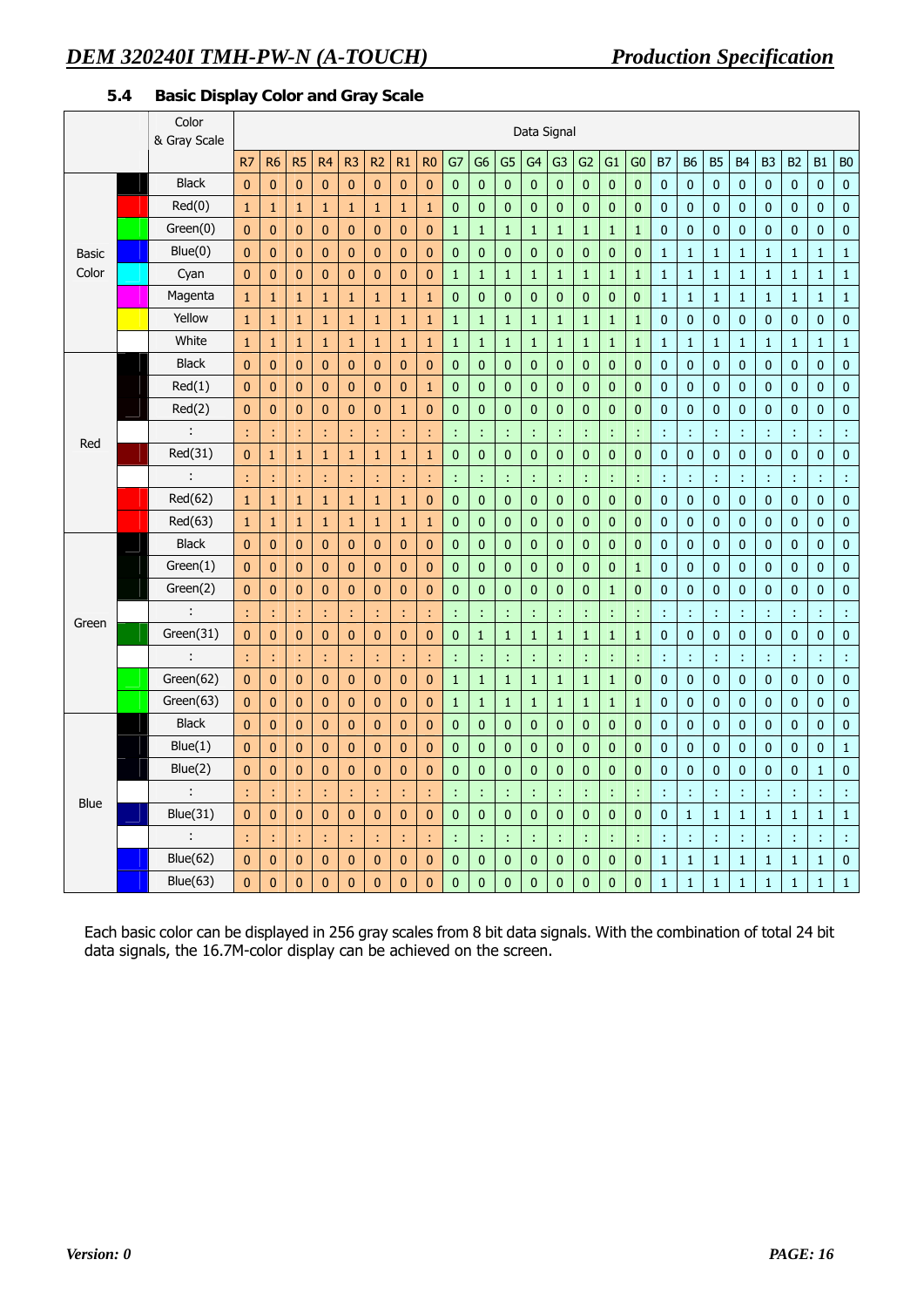## **6. Touch Screen Panel**

## **6.1 Electrical Characteristics**

| <b>Item</b>           | Min. | Typ.                     | Max. | Unit      | <b>Note</b>               |
|-----------------------|------|--------------------------|------|-----------|---------------------------|
| Linearity             | -    | ۰                        | 1.5  | %         | Analog X and Y directions |
| Terminal resistance   | 280  | ٠                        | 750  | Ω         | X (Glass side)            |
|                       | 200  | ٠                        | 410  | Ω         | Y (Film side)             |
| Insulation resistance | 20   | ٠                        | ۰    | $M\Omega$ | <b>DC 25V</b>             |
| Voltage               |      | 5.0                      | 15   |           | DC                        |
| Chattering            |      | $\overline{\phantom{0}}$ | 10   | ms        | 100k $\Omega$ pull-up     |
| Transparency          |      | 80                       | ٠    | %         | Anti-glare                |

# **6.2 Mechanical & Reliability Characteristics**

| Item                | Min.      | Typ. | Max. | Unit  | <b>Note</b>                 |
|---------------------|-----------|------|------|-------|-----------------------------|
| Operation force     | -         | 60   | 100  |       |                             |
| <b>Hitting Test</b> | 1,000,000 | -    | ۰    | times |                             |
| Surface hardness    |           |      | ٠    | н     | According to<br>(JIS-K5400) |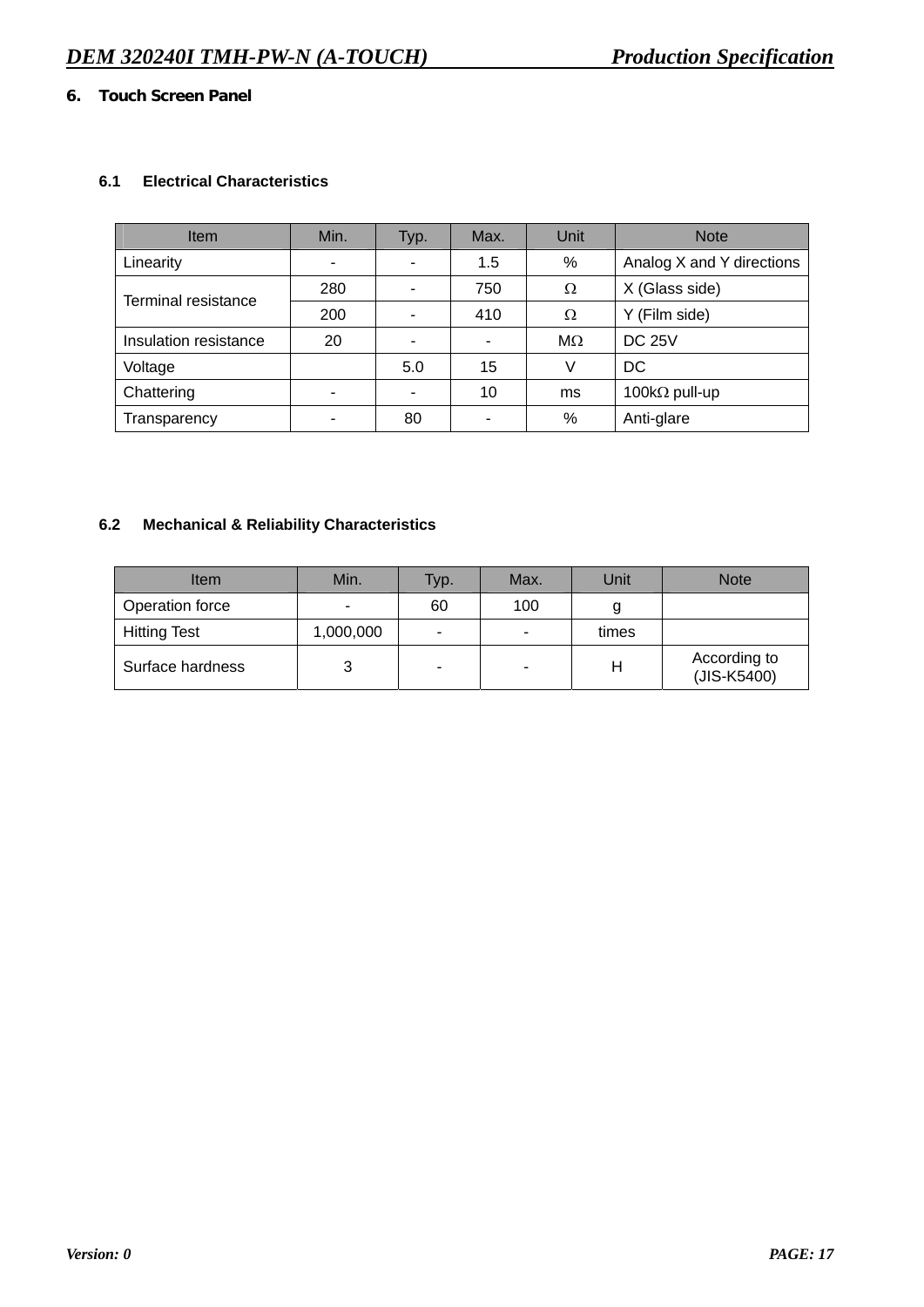## **7. Reliability Condition**

No change on display and in operation under the following test condition.

Condition: Unless otherwise specified, tests will be conducted under the following condition.

Temperature: 20±5°C.

Humidity: 65±5%RH.

Tests will be not conducted under functioning state.

| No.            | Parameter                                                   | Condition                                                                                                                                                                                                                                                                        | <b>Notes</b> |
|----------------|-------------------------------------------------------------|----------------------------------------------------------------------------------------------------------------------------------------------------------------------------------------------------------------------------------------------------------------------------------|--------------|
| $\mathbf{1}$   | High Temperature Operating                                  | 70°C±2°C, 240hrs (Operation state).                                                                                                                                                                                                                                              |              |
| $\overline{2}$ | Low Temperature Operating                                   | -20°C±2°C, 240hrs (Operation state).                                                                                                                                                                                                                                             |              |
| 3              | High Temperature Storage                                    | 80°C±2°C, 240hrs.                                                                                                                                                                                                                                                                |              |
| 4              | Low Temperature Storage                                     | -30 $°Cpm 2°C$ , 240hrs.                                                                                                                                                                                                                                                         |              |
| 5              | High Temperature and High<br><b>Humidity Operation Test</b> | 60°C±2°C, 90%, 240hrs.                                                                                                                                                                                                                                                           |              |
| 6              | <b>Vibration Test</b>                                       | Total fixed amplitude: 1.5mm.<br>Vibration Frequency: 10~55Hz.<br>One cycle 60 seconds to 3 direction of X, Y, Z each 15<br>minutes.                                                                                                                                             |              |
| 7.             | Drop Test                                                   | To be measured after dropping from 60cm high on the<br>concrete surface in packing state.<br>Е<br>Dropping method corner<br>dropping:<br>ΪG.<br>E<br>A corner: Once edge<br>dropping.<br>B, C, D edge: Once face<br>60cm<br>dropping.<br>E, F, G face: Once.<br>Concrete Surface |              |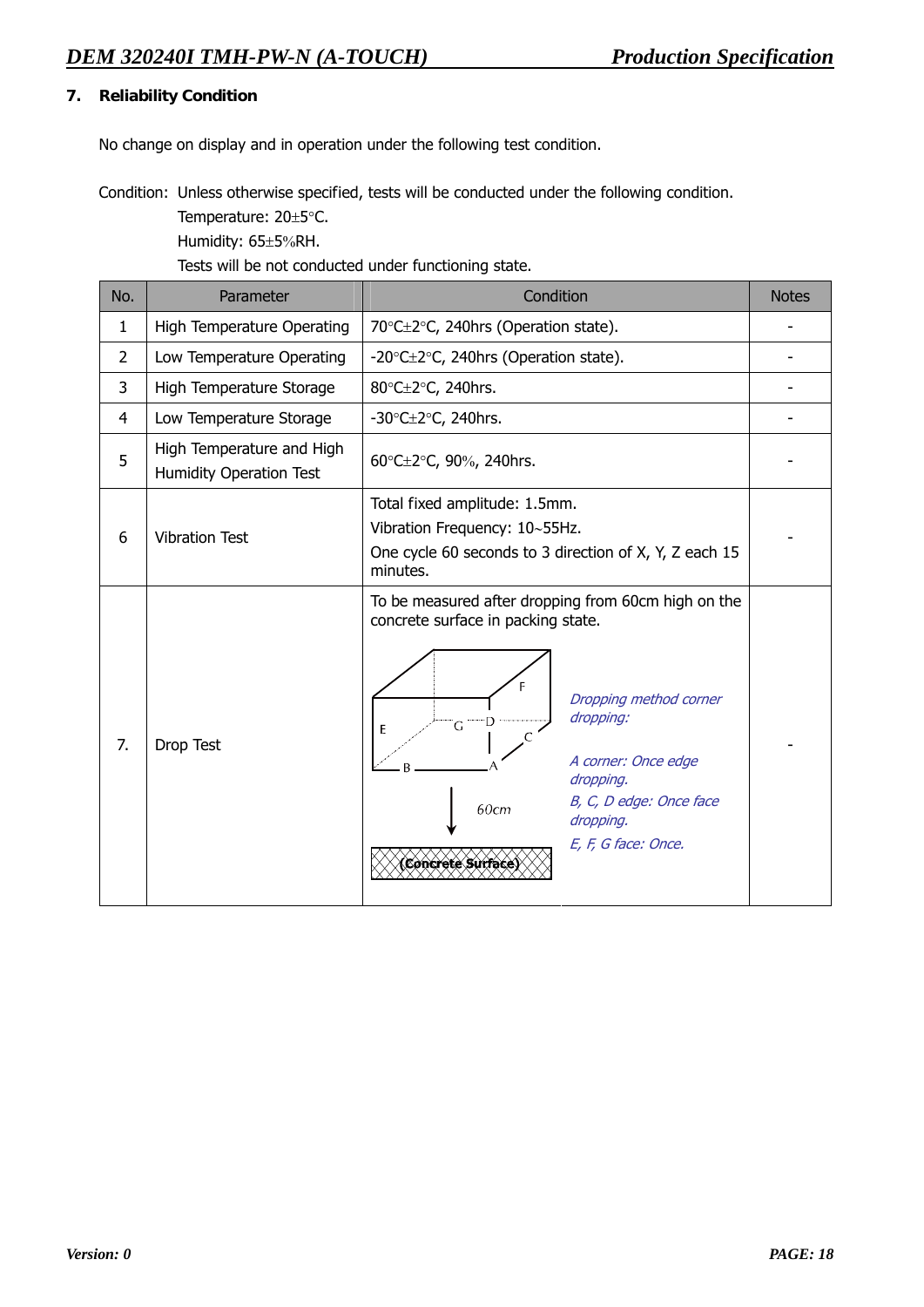# **8. Dimensional Outlines**

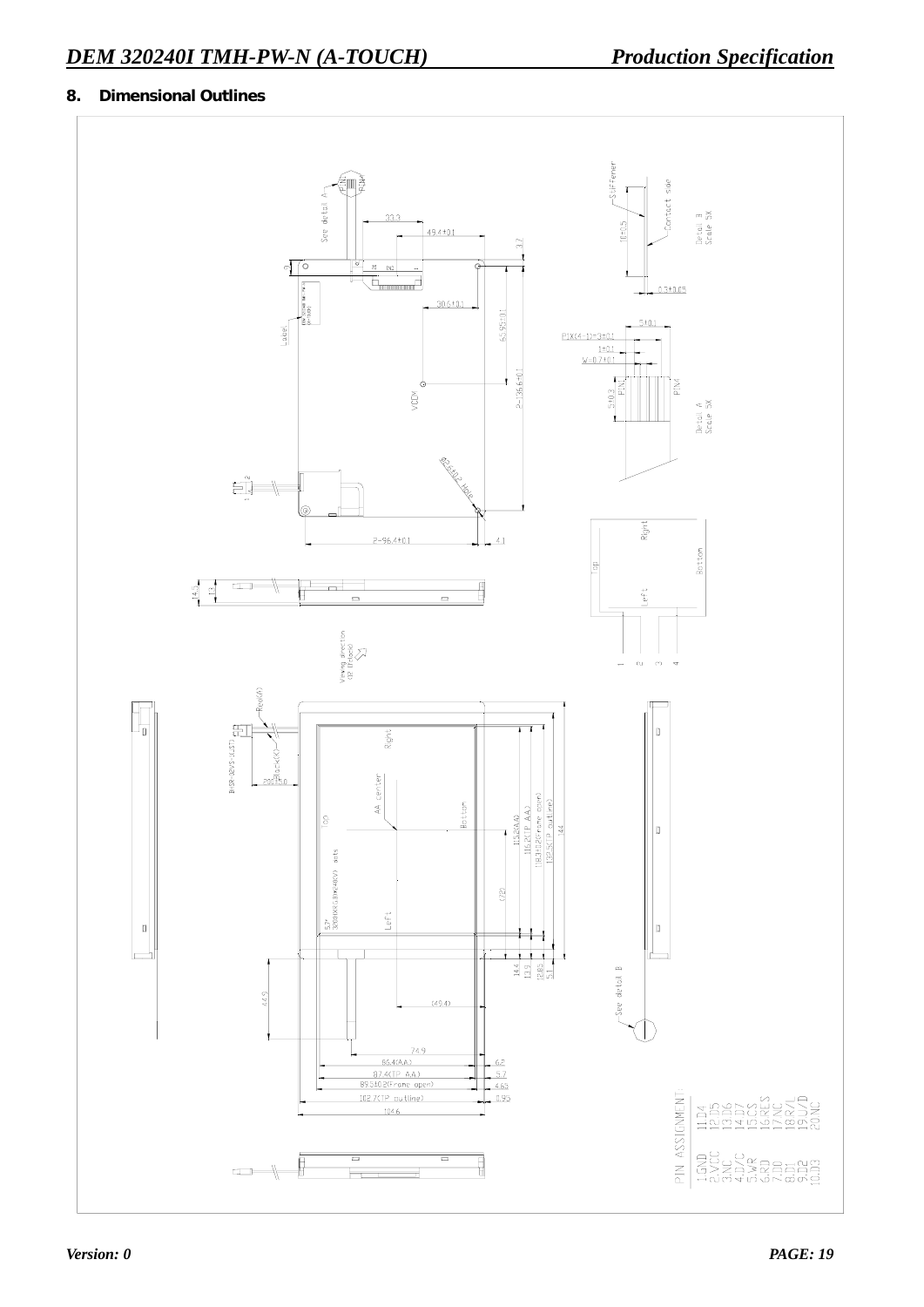## **9. Incoming Inspection Standards**

#### **9.1 Inspection and Environment Conditions**

9.1.1 Inspection Conditions:

(1)Inspection Distance: 35 cm±5cm

(2)View Angle : Light-on Inspection Angle︰±5°

Cosmetic Inspection Angle︰±45°



( perpendicular to LCD panel surface)

## 9.1.2 Environment Conditions:

| Ambient Temperature     | $23^{\circ}$ C $\pm$ 5 $^{\circ}$ C |                    |  |
|-------------------------|-------------------------------------|--------------------|--|
| <b>Ambient Humidity</b> | 55±10%RH                            |                    |  |
| Ambient                 | <b>Cosmetic Inspection</b>          | more than 600 Lux  |  |
| Illumination            | <b>Functional Inspection</b>        | $300 \sim 500$ Lux |  |

## 9.1.3 Sampling Conditions:

- (1) Lot Size: Quantity of shipment lot per model
- (2) Sampling Method:

|               |              | MIL-STD-105E                       |  |  |  |
|---------------|--------------|------------------------------------|--|--|--|
| Sampling Plan |              | Normal Inspection, Single Sampling |  |  |  |
|               |              | Level II                           |  |  |  |
|               | Major Defect | $1.0\%$                            |  |  |  |
| AQI           | Minor Defect | 1.5%                               |  |  |  |

(3) The classification of Major(MA) and Minor(MI) defects is shown as 3. Inspection Criteria.

9.1.4Inspection Criteria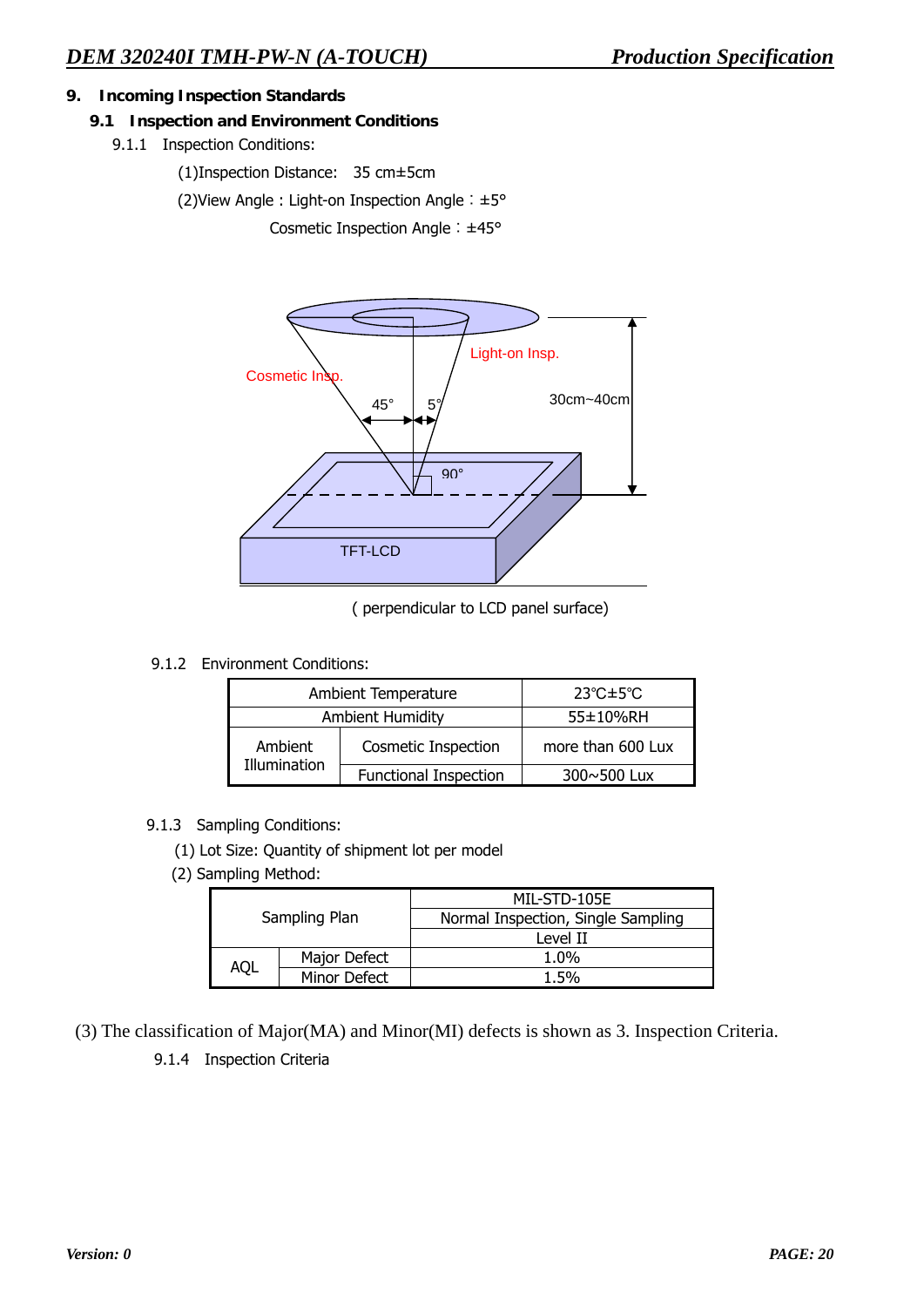# 9.1.4.1 Cosmetic Inspection(Panel):

| Item                                     | Judgment Criteria                                                                                                                                             | Classification |
|------------------------------------------|---------------------------------------------------------------------------------------------------------------------------------------------------------------|----------------|
| Chipping on Panel                        | b<br>a≦3.0mm, b≦3.0mm, c≦t<br>(Bottom glass thickness)                                                                                                        | MA             |
| Scratch on Panel<br>*Note-2              | W≦0.05mm or L< 5mm: Ignored<br>$0.05$ mm <w<math>\leq 0.1mm and L<math>\leq 5</math>mm: N<math>\leq 5</math><br/>W&gt;0.1mm or L&gt;5mm: Not allowed</w<math> | МI             |
| Bubble or Dent on<br>Panel<br>*Note-3    | D≦0.2mm: Ignored<br>0.2mm <d≦0.3mm: n≦5<br="">D&gt;0.3mm: Not allowed</d≦0.3mm:>                                                                              | ΜI             |
| <b>Panel Crack</b>                       | Not Allowed crack                                                                                                                                             | <b>MA</b>      |
| <b>Bezel Deformation</b>                 | Obvious deformation is not allowed.                                                                                                                           | ΜI             |
| <b>Bezel Oxidation</b>                   | Not allowed if it rusts continuously over 1 cm (It is out of<br>warranty with rusted tin plate)                                                               | ΜI             |
| <b>Bezel Scratch</b>                     | L≦20mm, W≦0.2, N≦3                                                                                                                                            | ΜI             |
| Metal Squash Dent<br>/Flange(Front Side) | $D(W)$ ≦1, L≦3, N≦3;                                                                                                                                          | ΜI             |
| B/L High Voltage Wire<br>Denudation      | Not allowed                                                                                                                                                   | МA             |
| Polarizer flaw or leak<br>out resin      | Defect is defined as the active area.                                                                                                                         | ΜI             |
| <b>Outline Dimension</b>                 | Must in Spec, refer to related product spec.                                                                                                                  | ΜI             |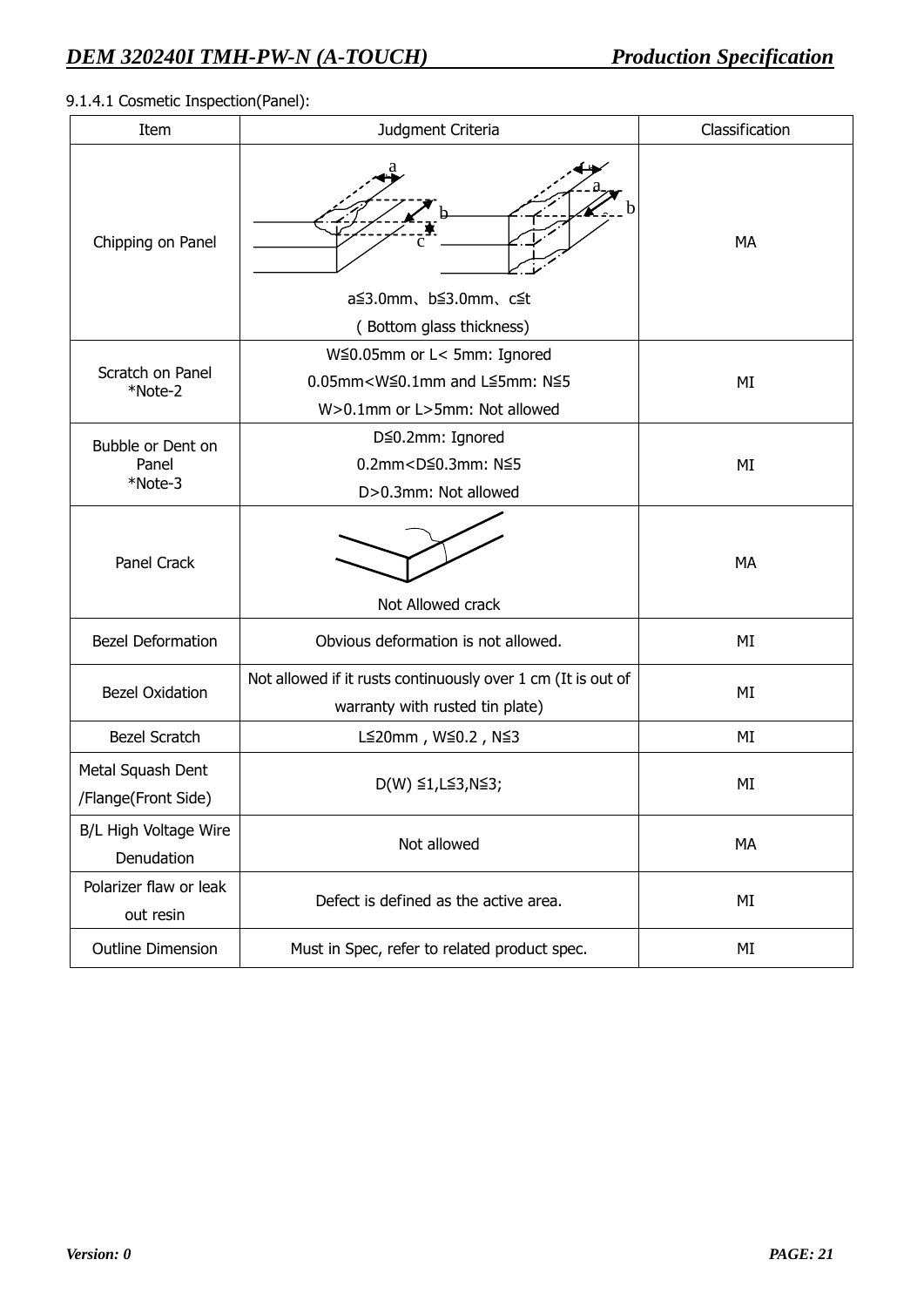#### Item Judgment Criteria Area(Note1) I O Classification Random and 1 and 2 Bright dot 2 dots adjacent 0 0 0 0  $3$  dots adjacent or more  $\begin{array}{|c|c|c|c|c|c|} \hline 3 & 0 & \hline \end{array}$  0 Random 3 Dark dot  $\begin{array}{|c|c|c|c|c|}\n\hline\n2$  dots adjacent  $\hline\n0$  $3$  dots adjacent or more  $\begin{vmatrix} 0 & 0 \\ 0 & 0 \end{vmatrix}$  0 Total Dot Defect 5 Distance between Bright Distance between Bright  $L \ge 5$ mm<br>and Bright dot Distance between Bright Distance  $\left| \begin{array}{c} \text{Distance} \\ \text{and Dark dot} \end{array} \right|$  L≥5mm Distance between Dark dot L≥5mm Point Defect (1) It is defined as Point Defect if defect area>0.5dot (2) It is ignored if defect area≦0.5dot (3)Weak point defect will be defined as Bright Dot if it can be observed through ND filter 5%( Full Screen Black Inspection) MI Line Defect **Consuments** Obvious vertical or horizontal line defect is not allowed. Mura Not allowed if it can be observed through ND Filter 5 % MI Foreign Material in spot shape \*Note-3 D≦0.2mm: Ignored 0.2mm<D≦0.5mm: N≦8 D>0.5mm: Not allowed MI Foreign Material in line or spiral shape  $*$ Note-4 W≦0.05mm or L≦5mm: Ignored 0.05mm<W≦0.2mm and L1.0mm≦5mm: N≦8 W>0.2mm or L>5mm: Not allowed MI **Display** Function Abnormal No Malfunction can be allowed MA

## 9.1.4.2 Functional Inspection: